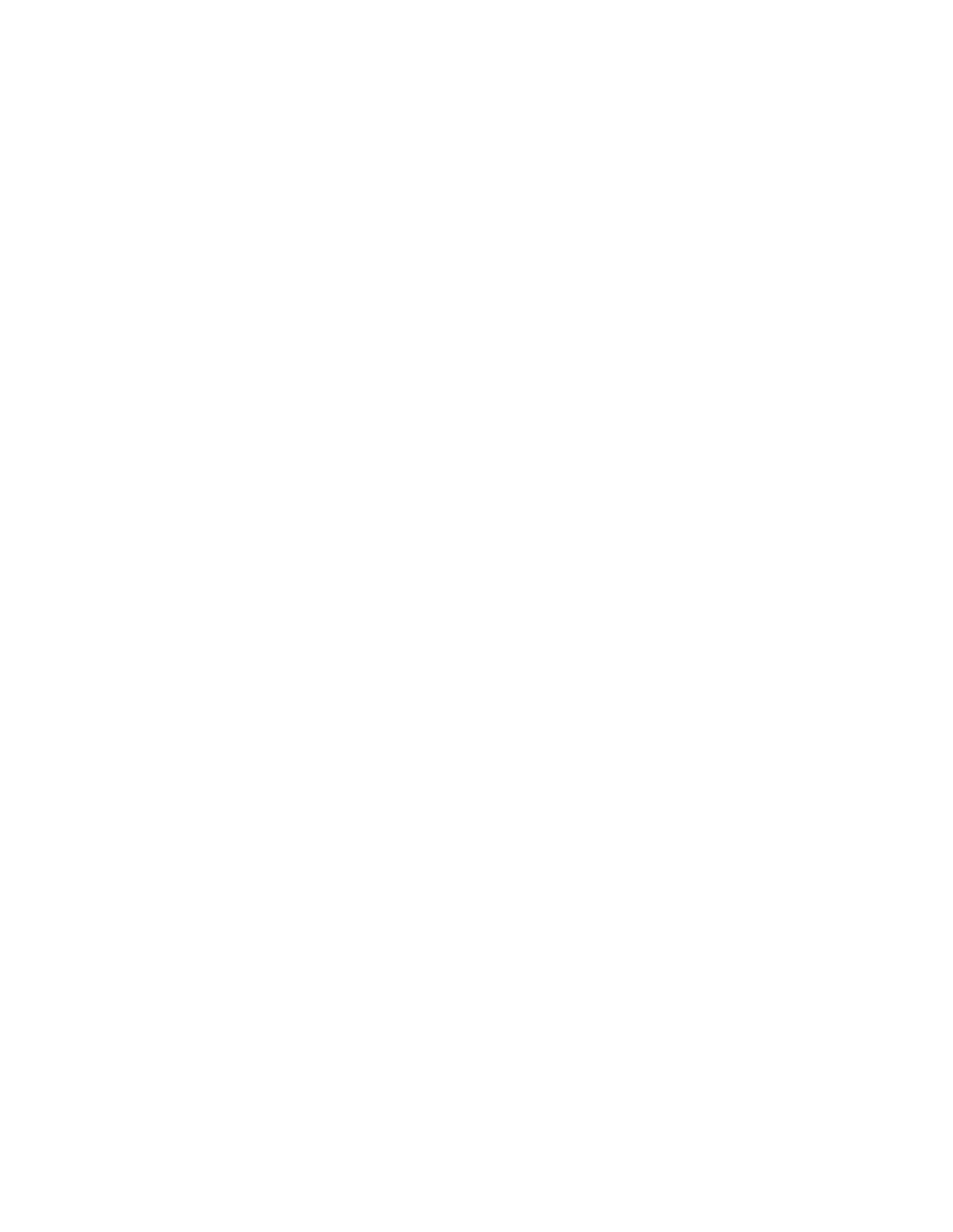#### **IMF Working Paper**

#### Research Department

#### **Financial Versus Monetary Mercantilism: Long-Run View of Large International Reserves Hoarding**

#### **Prepared by Joshua Aizenman and Jaewoo Lee 1**

Authorized for distribution by Gian Maria Milesi-Ferretti

December 2006

#### **Abstract**

**This Working Paper should not be reported as representing the views of the IMF.** The views expressed in this Working Paper are those of the author(s) and do not necessarily represent those of the IMF or IMF policy. Working Papers describe research in progress by the author(s) and are published to elicit comments and to further debate.

The sizable hoarding of international reserves by several East Asian countries has been frequently attributed to a modern version of monetary mercantilism—hoarding international reserves in order to improve competitiveness. From a long-run perspective, manufacturing exporters in East Asia adopted financial mercantilism—subsidizing the cost of capital during decades of high growth. They switched to hoarding large international reserves when growth faltered, making it harder to disentangle the monetary mercantilism from a precautionary response to the heritage of past financial mercantilism. Monetary mercantilism also lowers the cost of hoarding through its short-term boost to external competitiveness, but may be associated with negative externalities leading to competitive hoarding.

JEL Classification Numbers: F15, F31, F43

 $\overline{a}$ 

Keywords: Mercantilism, cost of capital, competitive real depreciations, self insurance, precautionary hoarding

Authors' E-Mail Addresses: jaizen@ucsc.edu; jlee3@imf.org

<sup>&</sup>lt;sup>1</sup> We appreciate comments by Gian Maria Milesi-Ferretti, Charles Wyplosz, and Alessandro Zanello, but are solely responsible for all errors and misinterpretations.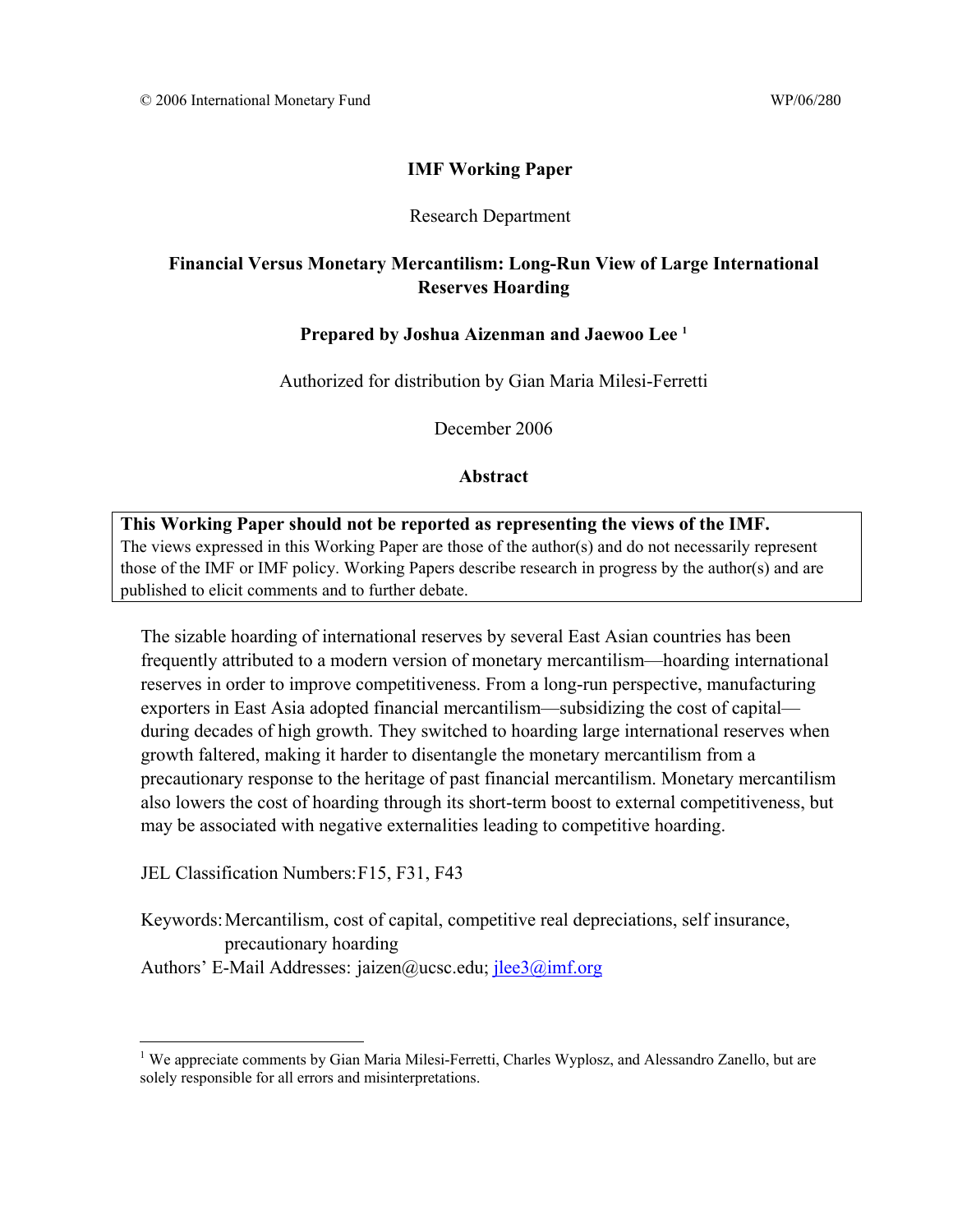| IV. Bank Fragility: On the Observation Equivalence of Monetary Mercantilism and |  |
|---------------------------------------------------------------------------------|--|
|                                                                                 |  |
|                                                                                 |  |
| Figures                                                                         |  |
| 1. Japan and Korea: Foreign Exchange Reserves and Economic Growth16             |  |
|                                                                                 |  |
|                                                                                 |  |
|                                                                                 |  |

## 2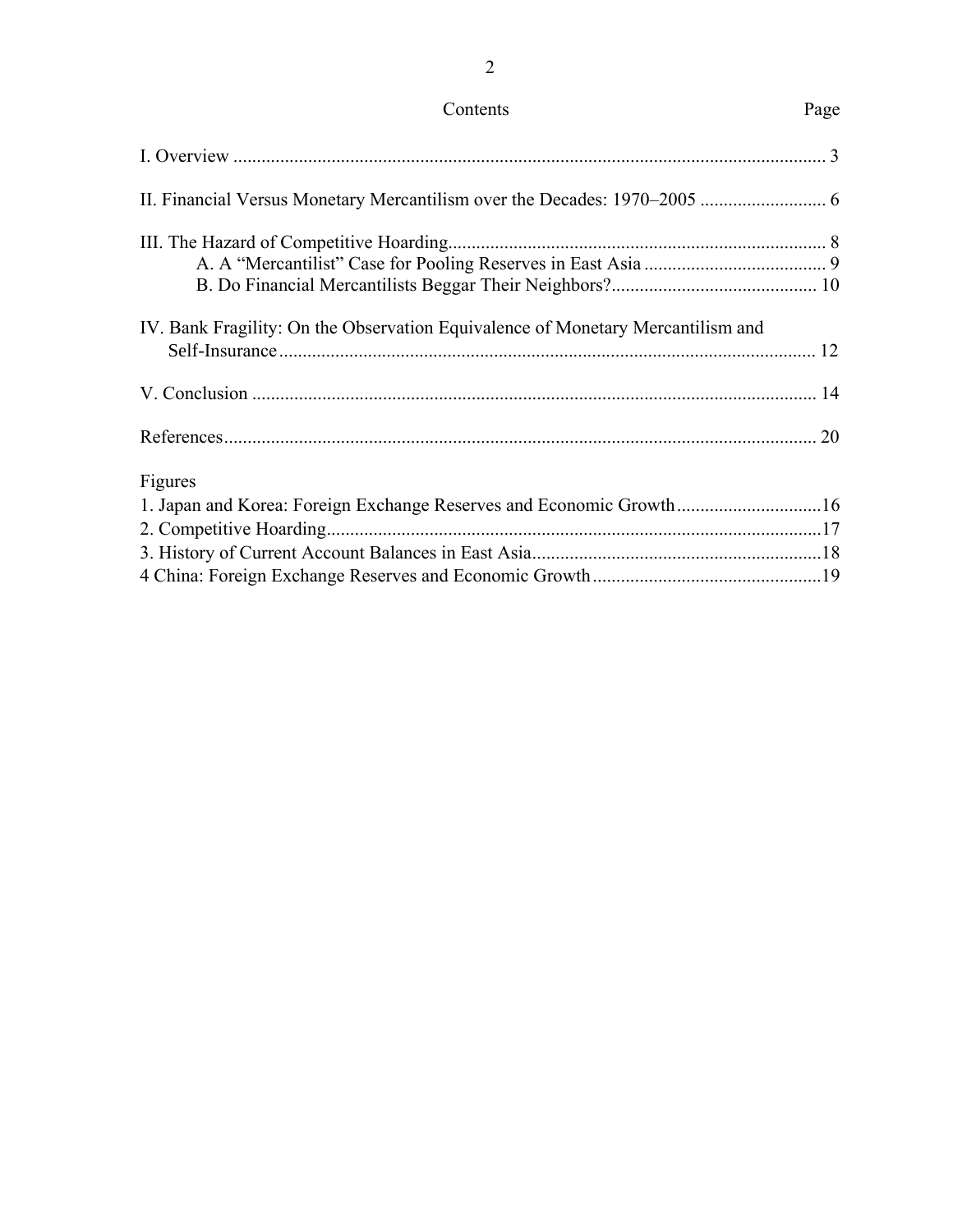#### **I. OVERVIEW**

The growing stockpiles of international reserves held by emerging markets have prompted a considerable debate. Among the explanations advanced, Dooley, Folkerts-Landau, and Garber (2005) took the perspective of modern mercantilism—hoarding international reserves as part of a deliberate development strategy, which facilitates growth by maintaining an undervalued real exchange rate. They also opined that international reserves potentially served as "collateral" for encouraging foreign direct investment. This interpretation takes for granted the advantages of an outward-oriented growth strategy, viewing hoarding reserves as an integral part of it.

An alternative interpretation for the sizable hoarding of international reserves is the selfinsurance/precautionary demand, as described in Ben-Bassat and Gottlieb (1992) that viewed international reserves as output stabilizers. International reserves can reduce the probability of an output drop induced by capital flight and/or the depth of the output collapse when the sudden stop materializes. Aizenman and Marion (2003) attributed the large increase in international reserves in Korea and other East Asian countries to the aftermath of financial crises during the 1990s. Similar views have been voiced by researchers who used more elaborate models (see Lee, 2004; Garcia and Soto, 2004; Aizenman and Lee, 2005; and Jeanne and Ranciere, 2005). These authors concluded that part of the large increase in reserves is consistent with self-insurance motives in the presence of sudden-stop risks.<sup>2</sup> Rodrik (2005) also pointed out that increasing the ratio of international reserves to short-term debt can be achieved by combining reserve accumulation with a reduction in short-term debt exposure.<sup>3</sup> In Aizenman and Lee (2005), we evaluate the relative importance of these approaches by augmenting the conventional econometric specifications for international reserves with new variables associated with the mercantilism and selfinsurance/precautionary demand approaches. While variables associated with both approaches are statistically significant, the self-insurance variables play a greater economic role in accounting for recent trends.

 $\overline{a}$ 

<sup>&</sup>lt;sup>2</sup> Another self-insurance interpretation deals with precautionary hoarding of international reserves needed to stabilize fiscal expenditure in developing countries in the context of Barro's distortion smoothing (see Aizenman and Marion, 2004). Specifically, a country characterized by volatile output, inelastic demand for fiscal outlays, high tax collection costs, and sovereign risk may want to accumulate both international reserves and external debt. External debt allows the country to smooth consumption when output is volatile. International reserves that are beyond the reach of creditors would allow such a country to smooth consumption in the event that adverse shocks trigger a default on foreign debt. Political instability, by taxing the effective return on reserves, can reduce desired current reserve holdings. The tests reported by Aizenman and Marion (2004) are consistent with this interpretation.

 $3$  Hence, Rodrik (2005) suggests that emerging markets over invested in the costly strategy of reserve accumulation and underinvested in capital-account management policies to reduce their short-term foreign liabilities.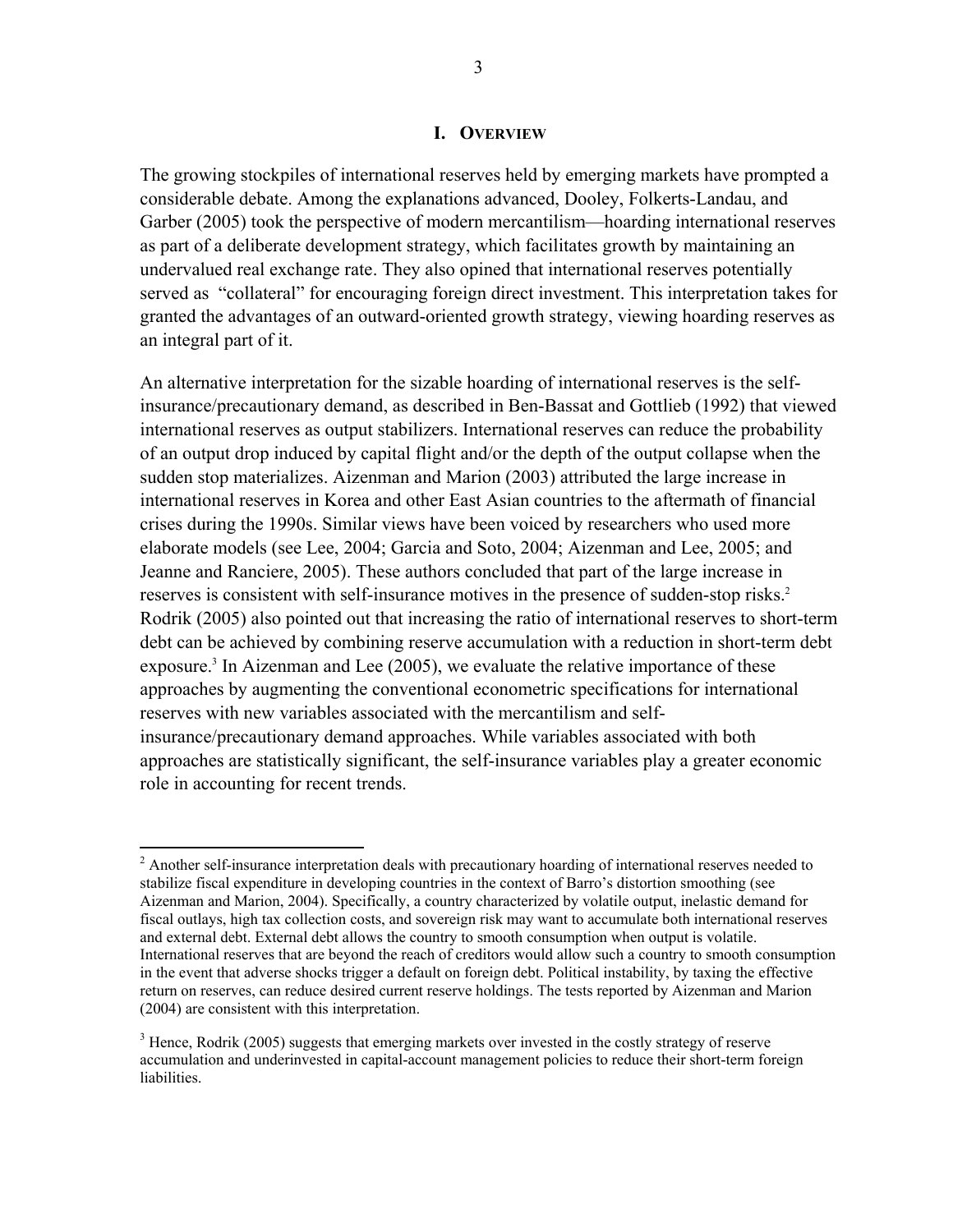The purpose of the present paper is to infer the association between mercantilism, economic growth, and hoarding reserves by looking at the development strategies of East Asian countries during recent decades. Taking a long-run perspective is useful because the outward growth orientation of East Asia goes back more than four decades, whereas the sizable hoarding of international reserves started in the early 1990s. The history of the region suggests the prevalence of export promotion by preferential financing, which effectively subsidized investment in targeted sectors. This was achieved in several ways, including direct subsidies funded by state banks, or by means of financial repression where favored sectors enjoyed preferential access to cheaper external borrowing, or via "moral suasion" where private banks were encouraged to provide favorable financing. We refer to this policy as *financial mercantilism*, and contrast it with *monetary mercantilism*, a policy that hinges on hoarding international reserves.<sup>4</sup>

These two mercantilist approaches differ both in terms of transparency and the economic channels at work. Financial mercantilism is frequently less transparent and may promote exports in the long run independently of the nature of the monetary regime. In contrast, monetary mercantilism is directly linked to hoarding reserves, thereby having direct monetary implications, and its efficacy is bounded by the flexibility of price and wage adjustment in response to monetary policy. Yet, both forms of mercantilism are associated with economic costs and may lead to unintended adverse consequences.

The history of Japan and Korea suggests the (near) absence of monetary mercantilism during the phase of fast growth. Abounding anecdotal evidence, occasionally supported by more

 4 Wyplosz (2002) used the expression in a similar context: "…financial mercantilism, i.e., the desire to keep domestic savings home in order to finance domestic investment and growth." Favorable financing [what we dub *financial mercantilism*] and favorable treatment of successful producers as a means of encouraging exports was part of the classical mercantilism:

<sup>&</sup>quot;Most of the mercantilist policies were the outgrowth of the relationship between the governments of the nationstates and their mercantile classes…These policies took many forms. Domestically, governments would provide capital to new industries, exempt new industries from guild rules and taxes, establish monopolies over local and colonial markets, and grant titles and pensions to successful producers." (*The Concise Encyclopedia of Economics*, 2006, Mercantilism, by L. LaHaye.)

<sup>&</sup>quot;As conventionally pictured, mercantilism was a long chapter of simple coherence in the history of European economic thought and national economic policy, extending from roughly 1500 to 1800. With diverse expositors and practitioners scattered far over space as well as time, it was intended to promote production and commerce of private entrepreneurs who benefited from and contributed to the consolidation, prosperity and power of nation-states, with foreign trade being the most strategic variable.

<sup>......</sup>The precepts and proposals of mercantilism were the economic component of state-building, providing much of the rationale and suggesting some of the procedures of national unification, seen especially in England, France and Spain. Men of trade sought the protection and the order essential for expansion of their activity, as well as monopolistic subsidization of their ventures from the crown." (*The New Palgrave: A Dictionary of Economics*, 1987, Mercantilism, by William R. Allen.)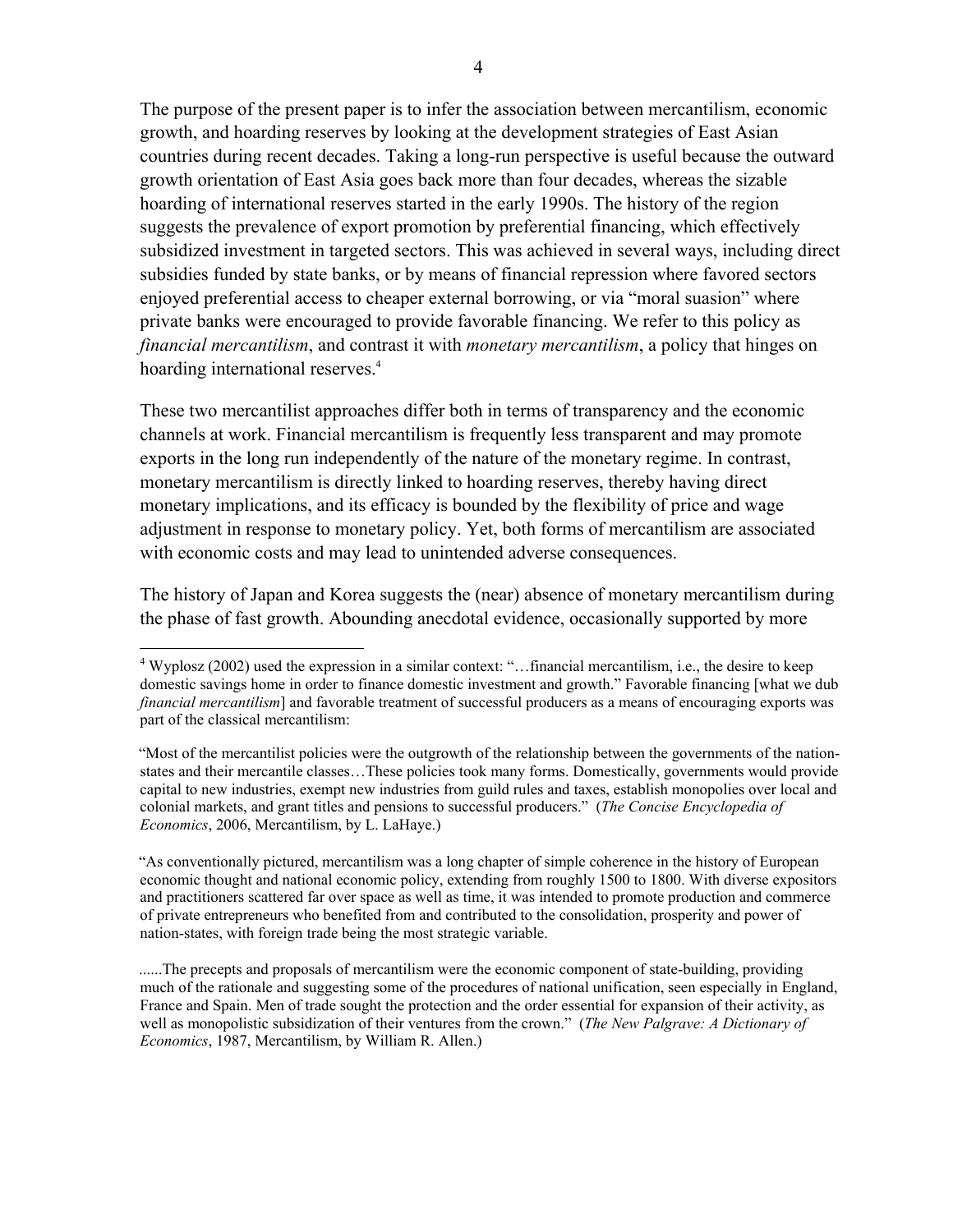detailed analysis, suggests that financial mercantilism had been vigorously applied during the phase of rapid growth. In both countries, the switch to large hoarding of international reserves happened at times of collapsing growth. Thus, if monetary mercantilism played any significant role in these countries, it was adopted in periods of disappointing growth.

We discuss in detail the implications of these regularities. The legacy of financial mercantilism led to deteriorating balance sheets of affected banks. The resultant financial fragility is more sustainable in times of rapid growth, but it may induce banking crises when growth flounders. As the switch to large hoarding of reserves coincides frequently with the collapse of growth, it is difficult to disentangle monetary mercantilism from precautionary hoarding that is intended to mitigate the growing risk of currency crises induced by financial fragility. Moreover, monetary mercantilism and precautionary hoarding may be mutually complementary: the competitiveness benefit may reduce the effective cost of hoarding reserves and induce governments to prefer reserve-hoarding over alternative precautionary means.<sup>5</sup>

Furthermore, monetary mercantilism is associated with negative externalities akin to competitive devaluation. Hoarding international reserves motivated by short-run competitiveness concerns of one country may trigger other countries to adopt a similar policy, to preempt any competitive advantage gained by the first country. These circumstances may lead to competitive hoarding of reserves, which in turn would dissipate any competitiveness gains. We provide a simple framework illustrating the welfare losses associated with competitive hoarding. These losses may provide a novel argument in favor of regional funds, viewed as a mechanism to cope with regional negative externalities.

It is not our intention in this paper to offer a normative statement on the pros and cons of what we call financial and monetary mercantilism. The normative question can be answered only by carefully quantifying all costs and benefits of the two varieties of mercantilism, and then by comparing the welfare of diverse agents who are differently affected by them. Instead, we offer a positive long-run interpretation of the forces behind the phenomenal hoarding of international reserves by several countries.

The rest of the paper is organized as follows. Section II discusses the phases of financial and monetary mercantilism for Korea and Japan. Section III discusses their economic implications both domestically and internationally, including the logic of competitive hoarding and a case for regional pooling. Section IV discusses the near observational equivalence between monetary mercantilism and the precautionary hoarding, and Section V concludes.

 $\overline{a}$ 

<sup>&</sup>lt;sup>5</sup> For the discussion of efficiency of reserves as means of precaution, see Caballero and Panageas (2004), and Lee (2004). Rodrik (2005) offered a similar critique, by calling for simultaneous reduction of reserves and short-term external debt.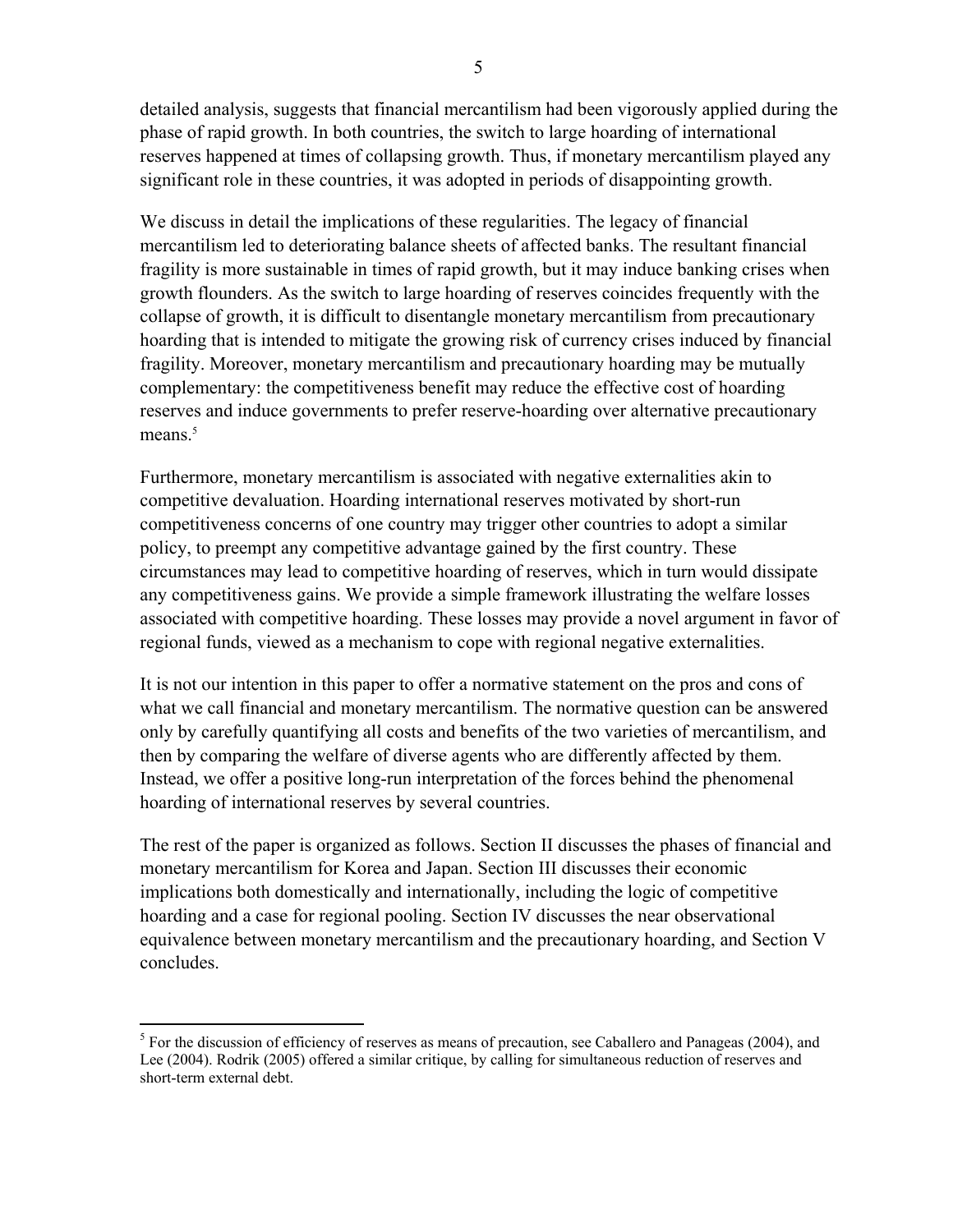#### **II. FINANCIAL VERSUS MONETARY MERCANTILISM OVER THE DECADES: 1970–2005**

We start with a case study of Japan and Korea during the last 35 years. Figure 1 traces the International reserves/GDP (along the left scale) and the GDP per capita growth rate (along the right scale) in both countries, where the horizontal dotted line corresponds to zero growth rate. We center the time line at the 1997 financial crisis for Korea and the beginning of the relative stagnation in Japan, around1992. Intriguingly, in both countries international reserves were almost flat at a low level during the years of rapid growth and "took off" during periods of relatively sluggish growth, from the early 1990s in Japan and from 1998 in Korea. Compared to the average over the decade prior to crisis, the foreign exchange reserves in percent of GDP rose by nearly fivefold after 8-10 years since the crisis.

There is a significant body of evidence that financial mercantilism played an important role during the phases of rapid growth of Japan and Korea (see Amsden, 1989; Kim and Leipziger, 1993; Noland, 2005; Rodrik, 1995; Noland and Pack, 2003; and Doi and Hoshi, 2002). Financial mercantilism operated at the background of financial repression and considerable involvement of the government in the allocation of credit. Because financial mercantilism operated under conditions of limited transparency, quantifying the magnitude of these subsidies remains a challenge. The better documented experience of Japan, however, indicates that the order of magnitude of these subsidies has been staggering. For example, Doi and Hoshi (2002) reported:

"When the FILP (Fiscal Investment and Loan Program) started in the 1950s, financing the economic recovery was the most important goal for the government. Hence, the FILP heavily targeted the industrial financing through the Japan Development Bank (predecessor of the present Development Bank of Japan) and other government financial institutions. … The Fiscal Investment and Loan Program (FILP) in Japan collects funds through government financial institutions (most notably postal savings) and use the funds to finance public projects undertaken by government-affiliated corporations or to finance government loans to borrowers in targeted areas (targeted industries, small firms, mortgage borrowers, etc.). Many countries have government sponsored loan programs. The Japanese program is distinguished in its size. As of the end of fiscal 2000 (March 2001), for example, the outstanding amount of the FILP stood at more than 80% of GDP. The postal savings, which is the most important source of funds for the FILP, is the world's largest financial institution, accepting 35% of total household deposits as of the end of fiscal 2000."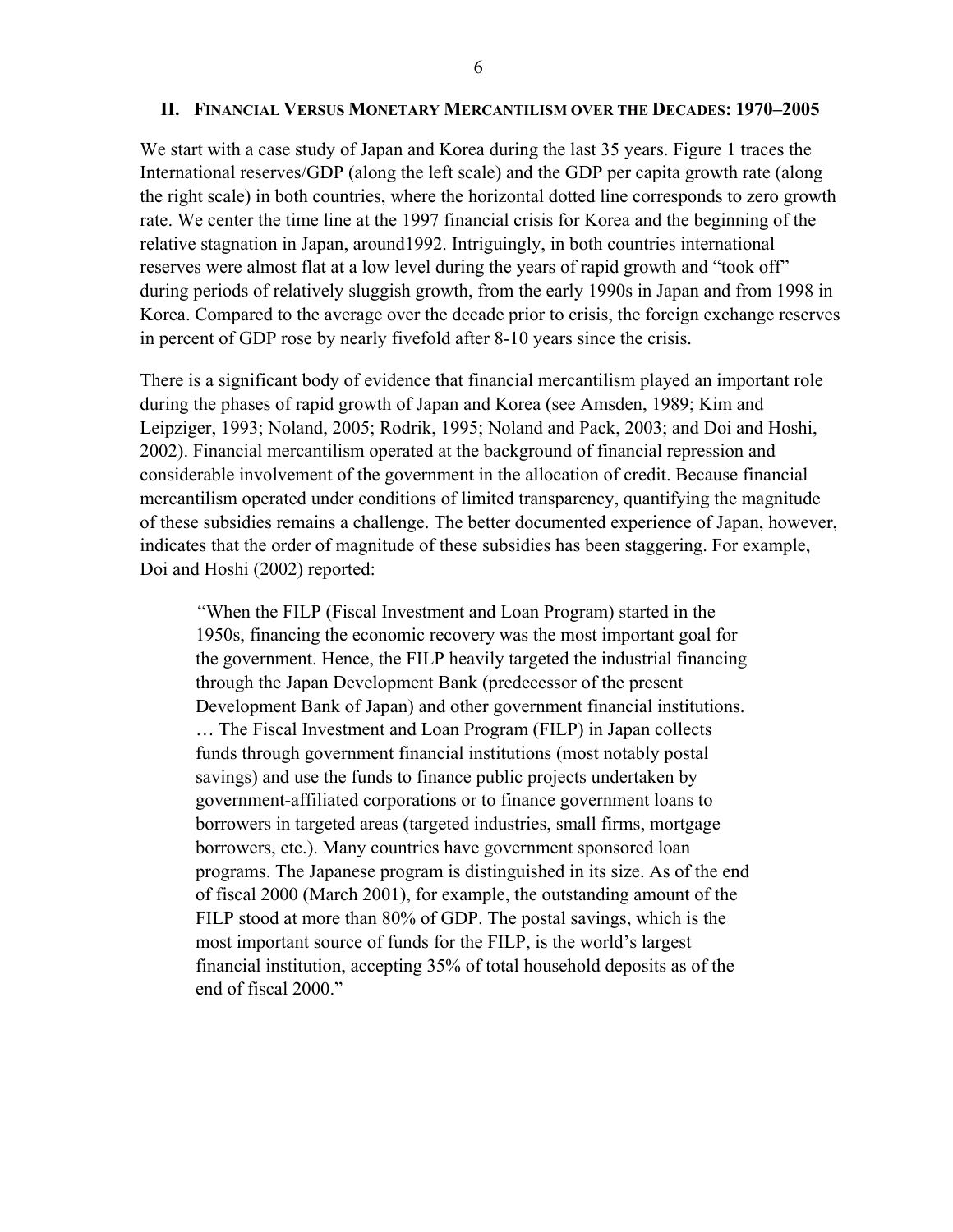The legacy of this strategy is the growing fragility of the banking system, an issue that becomes more transparent when growth flounders, as has been the Japanese experience.<sup>6</sup> Doi and Hoshi (2002) report that "Our estimates suggest as much as 75% of the FILP loans are bad. The expected losses are likely be 16% of GDP, or higher."

Figure 1 suggests that floundering growth may have provided the impetus towards both precautionary hoarding and monetary mercantilism, augmenting or replacing the credit subsidy with hoarding reserves. This switch may be triggered by budgetary/precautionary concerns related to the growing weight of bad loans, or/and as a "last resort" attempt to revitalize declining growth. Moreover, the two motives can reinforce each other. When the financial sector is saddled with non-performing loans, the government would want to make provisions against these loans (see Krueger, 2002, for a discussion of prevailing standards for provisions). The mercantilist benefit of maintaining a competitive exchange rate reinforces the attraction of hoarding reserves as a means of making provisions for financial fragility, compared to other means that do not help to maintain a competitive exchange rate including structural reforms that strengthen the financial sector.

The two forms of mercantilism differ considerably. Financial mercantilism operates through the direct cost of investment, and may increase investment in enduring ways. In its incarnation as an export-oriented growth strategy in East Asia, financial mercantilism can improve long-run economic efficiency when there are strong dynamic externalities in the economy, such as learning by doing and knowledge spillovers. In general, the case for financial mercantilism remains debatable, and may hinge on government ability to precommit and the nature of the strategic interaction among competitors.<sup>7</sup> Dynamic externalities have often been postulated in models of economic growth in the name of knowledge accumulation or learning by doing, exemplified by Romer (1990) and the followup literature.<sup>8</sup> While we don't argue that the case for export subsidies is watertight and universal, the revealed preferences of policymakers in Japan and Korea indicate their presumption that the gains from such subsidies in the early development stages warranted

 $\overline{a}$ 

 $<sup>6</sup>$  It is difficult to disentangle the historically cumulated fragility from that which might have been generated by</sup> the property boom during the pre-crisis decade. However, suggestive evidence is provided by Iwamoto (2002) who reports that the FILP loans averaged 5 percent of GDP since the mid-1950s, buttressing the possibility that a large part of the bad FILP loans originated during the earlier decades.

<sup>&</sup>lt;sup>7</sup> For example, Leahy and Neary (1999) show conditions under which optimal export subsidy is increasing the rate of learning with government precommitment but decreasing it without. See Fundenberg and Tirole (1983) for study of learning by doing in a closed economy, and Spencer and Brender (1983) for a model of international R&D rivalry and industrial policy.

 $8$  The often cited "Dutch disease" also postulates a variant of dynamic externality, though applied to the detriment of an economy in which the activity in the sector with dynamic externality declines in response to a favorable external shock, often in commodity exports [Krugman (1987)]. For financial development, Lee (1996) discusses financial underdevelopment trap that hinders the accumulation of information through learning by doing.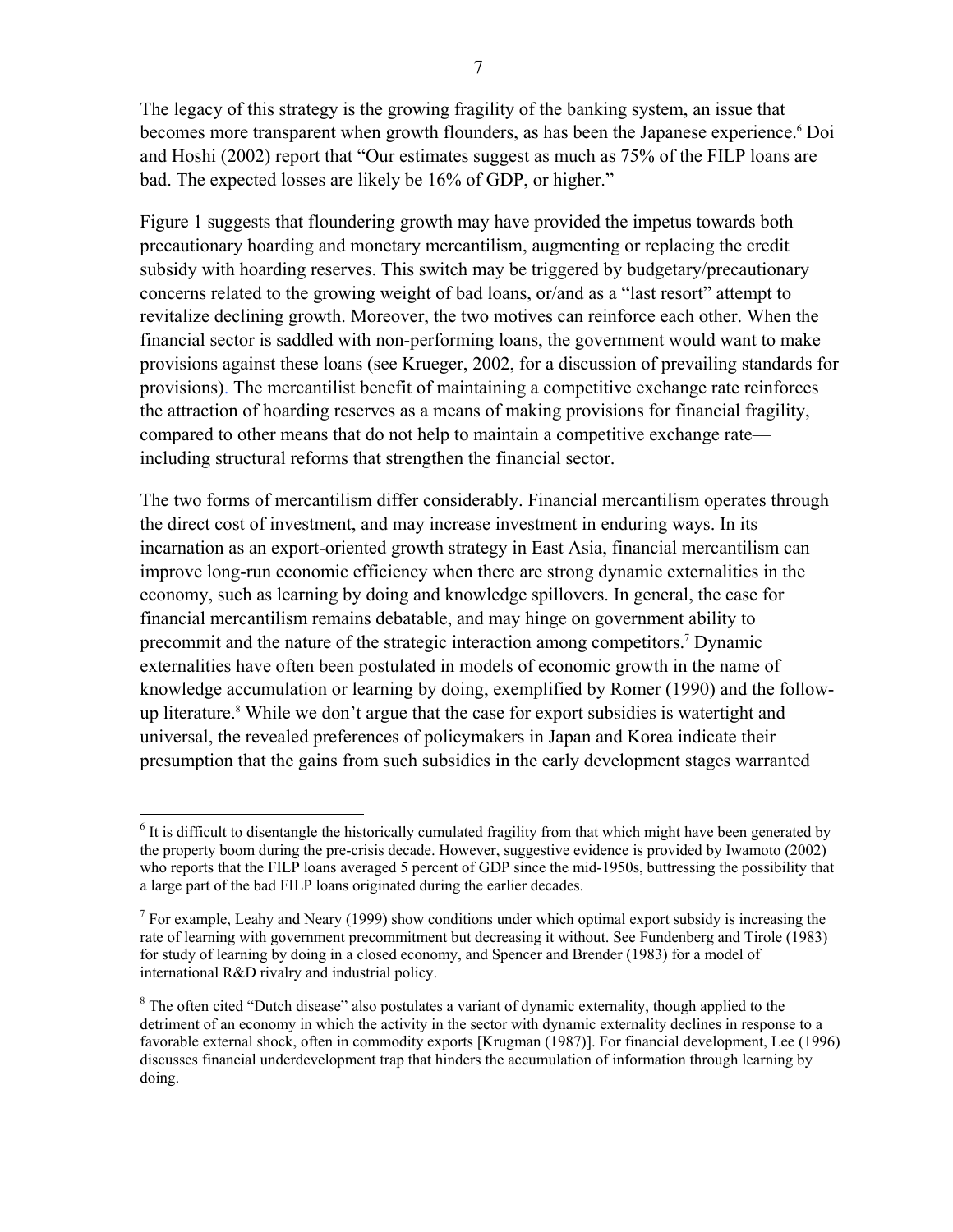financial mercantilism. Indeed, some observers made the case that, with proper implementation, such policy worked well for these countries.<sup>9</sup>

In contrast, for monetary mercantilism to be potent, prices and wages should adjust in an extremely sluggish manner, and trade rivals should refrain from adopting similar policies. If other countries adopt similar mercantilist policies, they can undermine the exchange rate effect of the mercantilist attempt by the home country and lead to a competitive real depreciation. In addition, the speed of price adjustment determines the time frame over which monetary mercantilism can remain effective. Monetary mercantilism would have sizable effects usually as long as monetary policy has real effects—typically the duration of a business cycle. Little evidence exists that monetary policy can have long-run effects beyond that, and certainly not over the duration of economic growth for a whole generation. Even if monetary mercantilism succeeds in keeping the nominal exchange rate at a desired level, inflationary pressures will erode competitiveness by appreciating the real exchange rate.

Both types of mercantilism come with a cost, too. Financial mercantilism increases financial fragility, and may lead to abuse and overinvestment in inefficient activities. Cumulated over time, the cost may turn into a significant macroeconomic hazard, either culminating in a macroeconomic crisis or calling for a sizable precautionary undertaking ahead of a fullblown crisis. Monetary mercantilism is frequently associated with costly sterilization, which may be outweighed by short-term competitiveness gains if other countries do not follow similar policies. If they do, monetary mercantilism may lead to a competitive hoarding described below, which renders even its short-lived mercantilist benefit ineffectual.

#### **III. THE HAZARD OF COMPETITIVE HOARDING**

Monetary mercantilism is subject to negative externalities, akin to competitive devaluation. Countries that compete in similar third-market destinations may end up following a policy of competitive hoarding, which in the symmetric case would not alter their competitiveness but would lead to large hoarding. To exemplify this concern, we focus on a simple example of two symmetric countries, H and F, in a one-shot game. Both counties start with international reserves at levels  $R_0$ ;  $R_0^*$ , respectively. For notational simplicity, we assume a symmetric initial hoarding,  $R_0 = R_0^* = 1$ . The initial international reserve stocks may reflect selfinsurance/precautionary demand and other, nonmercantilist motives.<sup>10</sup> Hoarding more reserves by H is assumed to depreciate H's real exchange rate, thereby improving H's shortrun competitiveness vis-à-vis country F. We model this situation assuming that H's net exports depend positively on the relative hoarding of international reserves of the two countries,  $NE = X_0[1 + g \log(1 + R - R^*)]$ , where R and R<sup>\*</sup> are the actual international

<sup>&</sup>lt;sup>9</sup> See World Bank (1993).

<sup>&</sup>lt;sup>10</sup> Alternatively, these levels can be viewed as the optimal levels of reserves, which have been approached from a variety of viewpoints in aforementioned papers.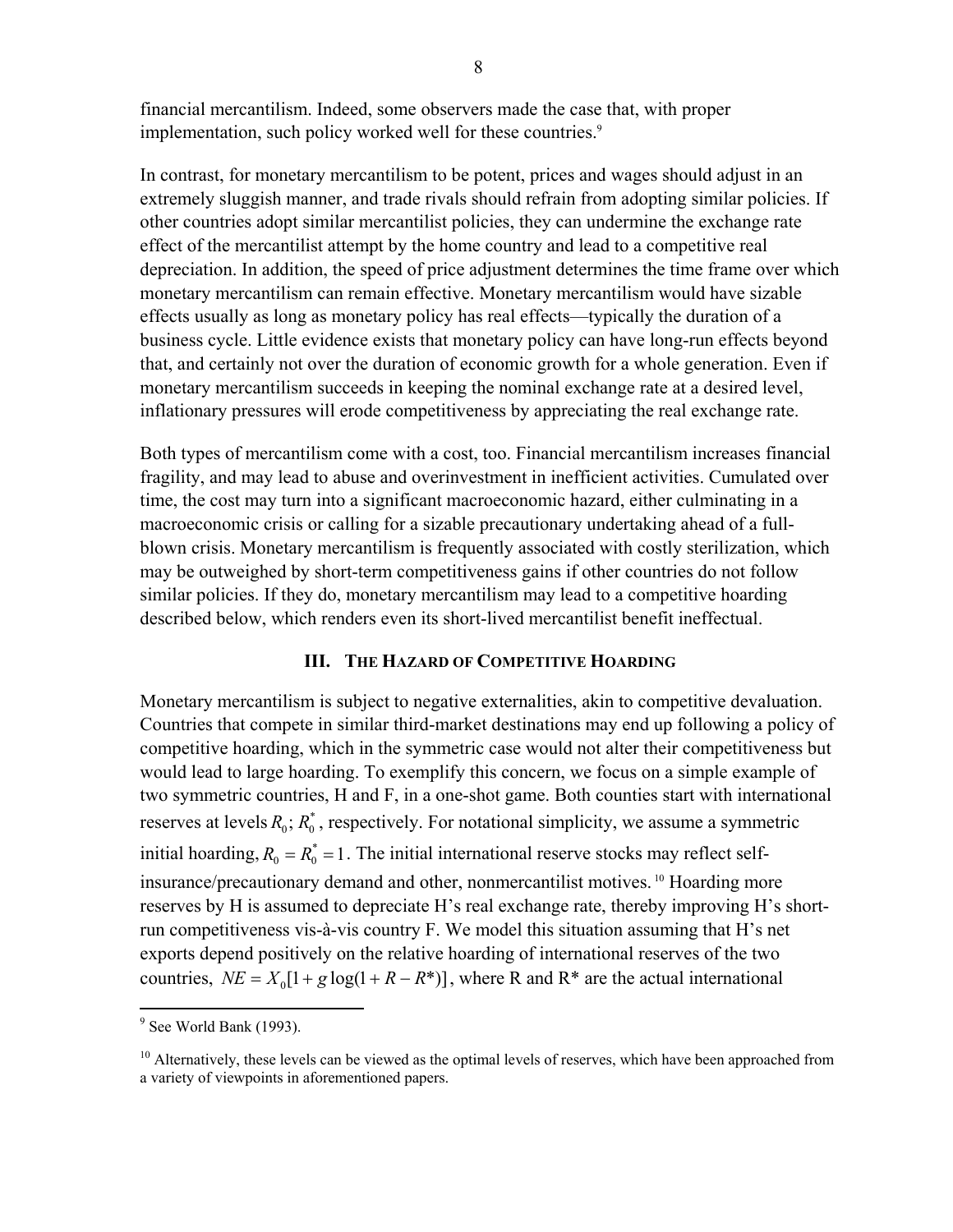reserve levels of country H and F, respectively. Hoarding international reserves comes at a quadratic cost, reflecting costly sterilization and other indirect costs. The policymaker in country H maximizes the following reduced form "utility":

(1) 
$$
X_0[1+g \log(1+R-R^*)]-0.5b(R-R_0)^2
$$
.

The parameter *g* reflects net export's responsiveness to hoarding international reserves, and *b*  reflects the costs of sterilization. A similar situation confronts country F. Assuming  $X_0 = 1$ , the reaction functions in a symmetric world are:

(2)  
\n
$$
\begin{cases}\n\frac{1}{1+R-R^*} = \frac{R-R_0}{\chi} & H's reaction function\n\frac{1}{1+R^*-R} = \frac{R^*-R_0^*}{\chi} & F's reaction function\n\end{cases}
$$
\n
$$
; \quad \chi = g/b.
$$

In a symmetric Nash equilibrium, where  $R_0 = R_0^* = 1$ , the noncooperative outcome is:

$$
(3) \qquad R = R^* = 1 + \chi.
$$

1

In contrast, the cooperative equilibrium yields  $R = R^* = 1$ . Figure 2 plots the reaction functions, where the symmetric Nash equilibrium is at point S, whereas the cooperative outcome is at point O. Consequently, competitive hoarding is associated with welfare cost of  $0.5 g<sup>2</sup>/b = 0.5 g\chi$ . Greater substitutability between the exports of two countries and lower sterilization costs would magnify the externality associated with hoarding international reserves. Both conditions are more likely to be met in countries exporting manufacturing goods, subject to financial repression.

#### **A. A "Mercantilist" Case for Pooling Reserves in East Asia**

An unintended consequence of competitive hoarding is excessive reserves, where the competitive gains are dissipated. The inefficiency associated with competitive hoarding may provide the impetus for the formation of institutions that would allow coordination. For example, an "Asian International Reserve Fund" may provide an umbrella institution that would commit the countries to refrain from competitive hoarding.<sup>11</sup> The greater importance

 $11$  This is an example of the usefulness of institutions in dealing with competitive externalities. Melitz (1996) points out that these concerns in the context of the EMU project:

<sup>&</sup>quot;Concern over competitive devaluations repeatedly comes to the surface in the European Union (EU). Examples arose following the exchange rate crisis of 1992, when the lira, the peseta, and the British pound depreciated greatly and brought some competitive advantages to the depreciating countries. There is also much current discussion of the importance of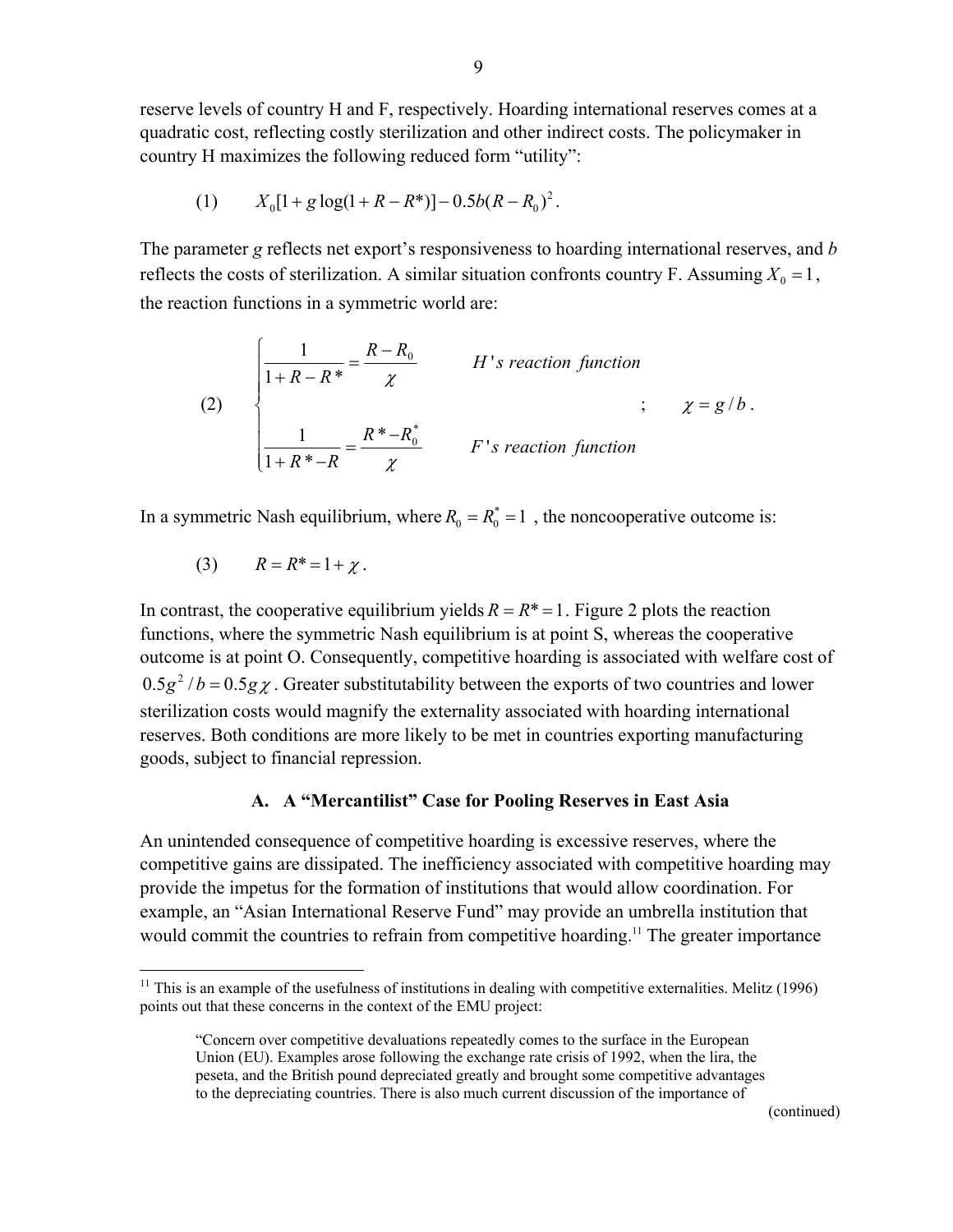of manufacturing in East Asia relative to Latin America, and the deeper financial repression in some East Asian countries suggests that the case for an Asian fund is stronger than that for a similar regional fund among Latin American countries.<sup>12</sup>

While financial mercantilism does not necessarily impose a negative externality on trading partners (Section III.B), monetary mercantilism impacting the real exchange rate does and can even lead to a Pareto-inferior equilibrium among monetary mercantilists themselves. The observational near-equivalence between monetary mercantilism and precautionary hoarding (to be discussed in Section IV) makes it difficult to infer the extent of competitive hoarding driven by monetary mercantilism. Regional pooling arrangement, can alleviate the pressure of competitive hoarding and enable countries to focus better on precautionary hoarding.

This rationale for regional pooling is independent of the risk-sharing argument, which in fact militates against regional pooling. If the risks facing countries in the region are more positively correlated among themselves than with those facing countries outside the region, risk sharing outside the region will dominate the risk sharing that can be attained within a region. And there is ample evidence for a strong regional correlation of risks. Be it due to trade links or to pure sentiments, financial contagion has been much stronger among countries in the same region. Overall macroeconomic risks have also been found to provide a much greater scope of risk sharing among countries beyond than inside a regional boundary (Imbs and Mauro, (2006).

Once monetary mercantilism is out of the way, the desirable magnitude of precautionary hoarding may decline. Pooling reserves would also provide a side benefit of reducing the scope of unwarranted contagion, potentially reducing the optimal self-insurance of countries in a region with significant overlap of the trade vector across countries. The future course of financial mercantilism will be partly determined by the opportunity for dynamic externality. Once the expectable dynamic efficiency gain falls below the cost of static distortion, the efficiency rationale for financial mercantilism will lose validity.

#### **B. Do Financial Mercantilists Beggar Their Neighbors?**

Financial mercantilism differs from monetary mercantilism in the extent of negative externalities for trading partners. What we call financial mercantilism (an outward-oriented growth strategy by means of financial support), can in principle proceed with no beggar-thyneighbor trade externality. Financial mercantilism promotes the export sector, which results in the shift of comparative advantage as the dynamic efficiency gains are realized. The

avoiding competitive devaluations in the initial phase of EMU when there will be both "ins" and "outs." One of the benefits of EMU that its proponents often have in mind is a certain degree of cooperation in the formation of policy."

 $12$  The presumption is that the real exchange rate has greater consequences on the competitiveness of manufacturing exporters than on countries specializing in exporting commodities and raw materials.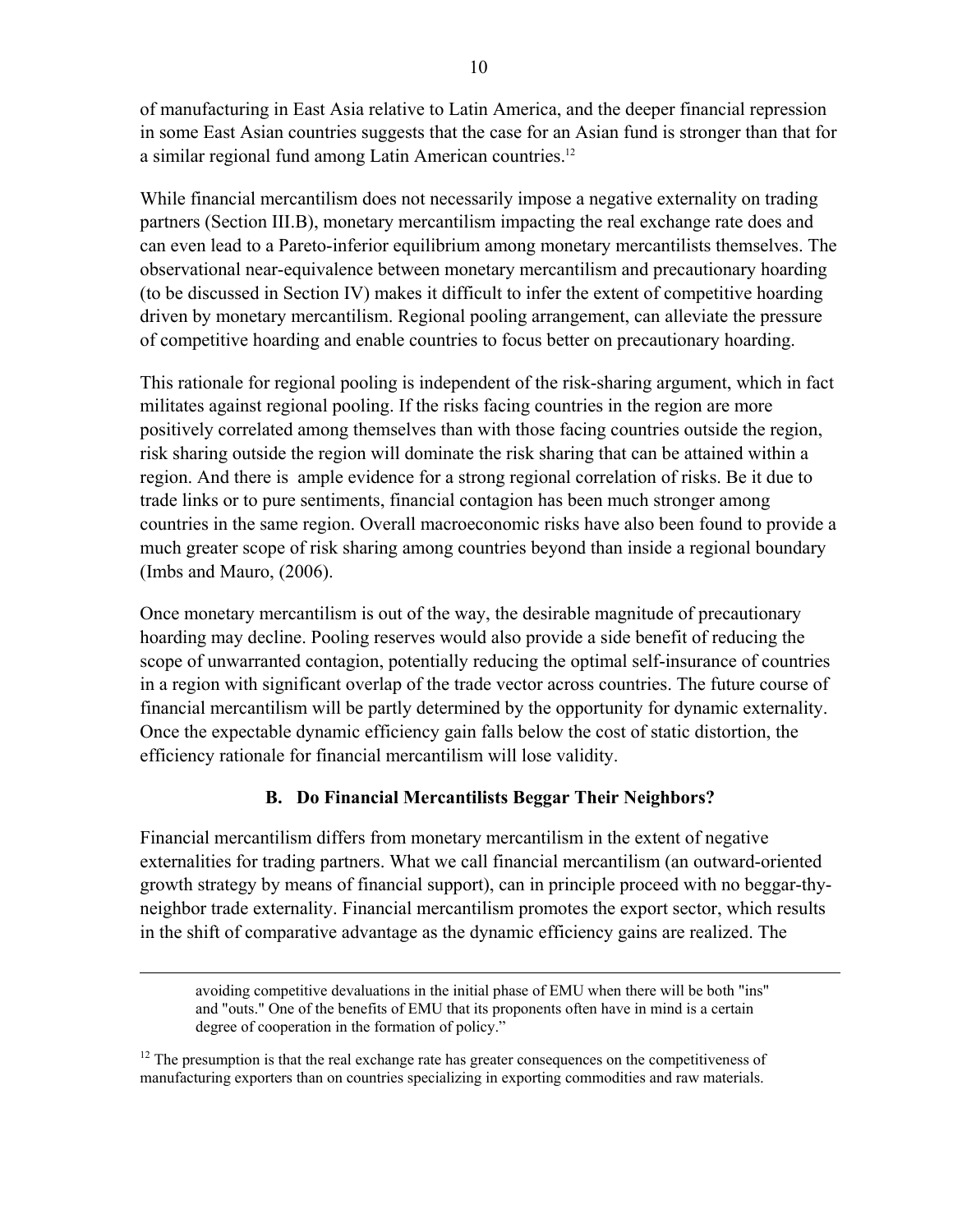benefit of efficiency gains improves the welfare of both home and foreign consumers, and has the potential to compensate for the static efficiency losses that may arise in the subsidy phase.

Static efficiency losses that fall on trading partners are the excessive promotion of exports and the consequent job losses in the importing countries. The resulting costs are difficult to quantify, because sector-level transition—involving job destruction in some sectors and job creation in others—is the other side of the coin to the benefit of international trade. Nevertheless, the suspicion of a beggar-thy-neighbor effect runs high when a large current account surplus is realized. Financial mercantilism, however, can proceed with any level of current account balance, namely surplus, zero balance, or even a deficit. Indeed, over the course of rapid growth during the past several decades, Korea and Japan did not always run large current account surpluses (Figure 3).

The negative externality of the two varieties of mercantilism can be compared by considering the relative prices that are targeted by them. Monetary mercantilism purports to alter the relative price between home and foreign exports, and can work only by undermining the competitiveness of foreign exports. Financial mercantilism, on the other hand, purports to alter the relative price of capital, in order to facilitate expansion of the sector with dynamic externalities. Pushed beyond a threshold, the lower cost of capital can also end up having a similar effect on the relative competitiveness of foreign exports as the monetary mercantilism, but it is one possible consequence rather than being the only consequence or the objective.

What about the side effect of financial mercantilism, namely the cost of replenishing the weak balance sheet of the banking and financial sector? This side effect would impose a negative externality on trading partners to the extent that the cost of restructuring or provision is borne by trading partners. In practice, the foreigners' share of the restructuring cost is typically very small, and the bulk of the cost is borne by current and future taxpayers of the country whose financial sector is restructured.

The following question can arise, considering the gigantic amount of the U.S. government securities held as international reserves (McCauley, 2005). Don't foreigners pay for the cost, if the mercantilist country holds a large amount of foreign government securities as its international reserves? The answer to this is negative. Foreign (e.g., U.S.) government securities were purchased at market prices and represent financial transactions between a lender and a borrower. If the lender liquidates the asset in the market or transfers it to commercial banks to bolster their balance sheets, the transaction involves no transfer from the borrower to the lender, in contrast to the transfer from current and future taxpayers to the financial sector that goes on among domestic agents.

The absence or weakness of negative externality in financial mercantilism—unlike monetary mercantilism—does not imply that financial mercantilism is a highly desirable development strategy which every developing country should consider. The almost certain cost of it,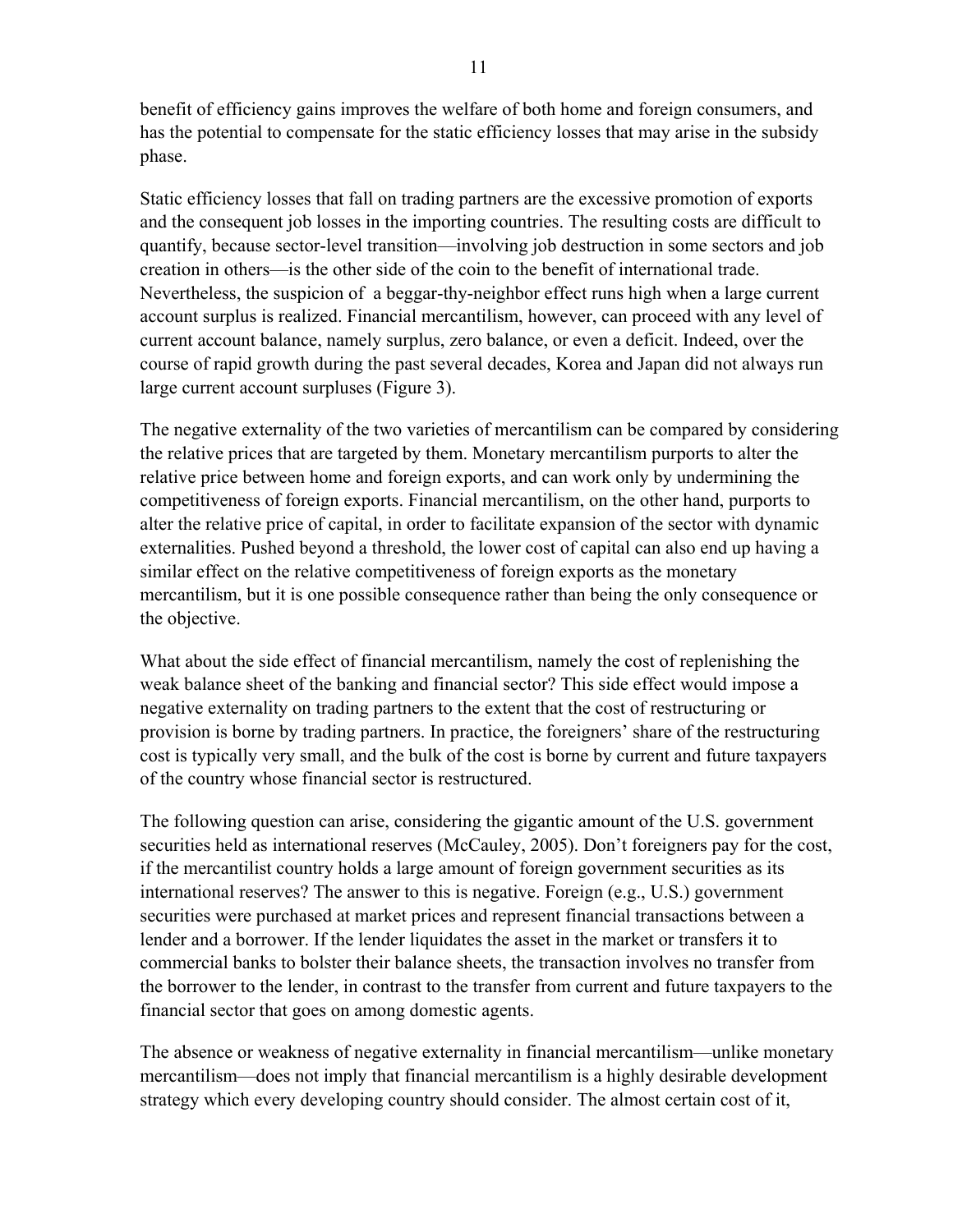namely the deepening fragility of the financial sector, suggests that it is at best a high-risk strategy, which is worth trying only when the associated return is high enough to compensate for the risk. In the case of Japan and Korea and with the benefit of hindsight, it appears to have delivered a high return during the take-off period, which may have compensated for the apparently high cost, while saddling the present policymaker with the legacy of financial fragility.

The importance of prudent macroeconomic policies should also be noted. Considering the likely burden on the financial sector over the long haul, fiscal and monetary policies should be run in a such way that minimizes the likely burden on the financial sector. Otherwise, the combination of macroeconomic and structural/mercantilist pressures on the financial sector may easily prevent the realization of dynamic externality that is the benefit of financial mercantilism. The sustained prudence of macroeconomic (especially fiscal) policies appears to have been an important contributing factor to the working of financial mercantilism in Japan and Korea.<sup>13</sup>

#### **IV. BANK FRAGILITY: ON THE OBSERVATION EQUIVALENCE OF MONETARY MERCANTILISM AND SELF-INSURANCE**

Circumstances where floundering growth leads to the switch from financial mercantilism to large hoarding of reserves are associated with growing fragility of the banking system. This reflects both the legacy of past borrowing, as well as the deteriorating balance sheet induced by the deterioration of the borrower's growth prospects. The research triggered by Kaminsky and Reinhart (1999) points out that greater financial fragility increases the odds of currency crisis. Hutchison and Noy (2005) report that "… the onsets of 31% of banking crises were accompanied by currency turmoil. Furthermore, there is a statistically significant correlation between lagged banking crises and contemporaneous currency crises but not vice versa." This observation is consistent with the insight of models of financial fragility, exemplified by Chang and Velasco (1999).

In these circumstances, precautionary motives may lead countries to hoard international reserves in order to mitigate the possible transmission of a banking crisis to currency crisis. With limited data, such a response may be observationally equivalent to the one predicted by monetary mercantilism. Having good data about international reserves but spotty data on non- performing loans, it is hard to disentangle the precautionary hoarding from the monetary mercantilism.14 Given the sheer size of China and its reserve hoarding, however, other

 $\overline{a}$ <sup>13</sup> See Wyplosz (1996) for the discussion of the postwar French experience with government intervention in credit allocation, which is viewed to have had a limited success. Nor is the French experience viewed to have been characterized by very prudent macroeconomic policies.

<sup>&</sup>lt;sup>14</sup> In the case of China, the ratio of banks' non-performing loans/international reserves is estimated to be in the range of about 20% (according to the Bank of China) to more than 90% (see Jim Peterson's report at the *International Herald Tribune*, 9-11-2006). In Barnett (2004), non-performing loans were estimated to be 23 percent of GDP on average for 2002-03, more than 90 percent of the international reserves in 2002-03.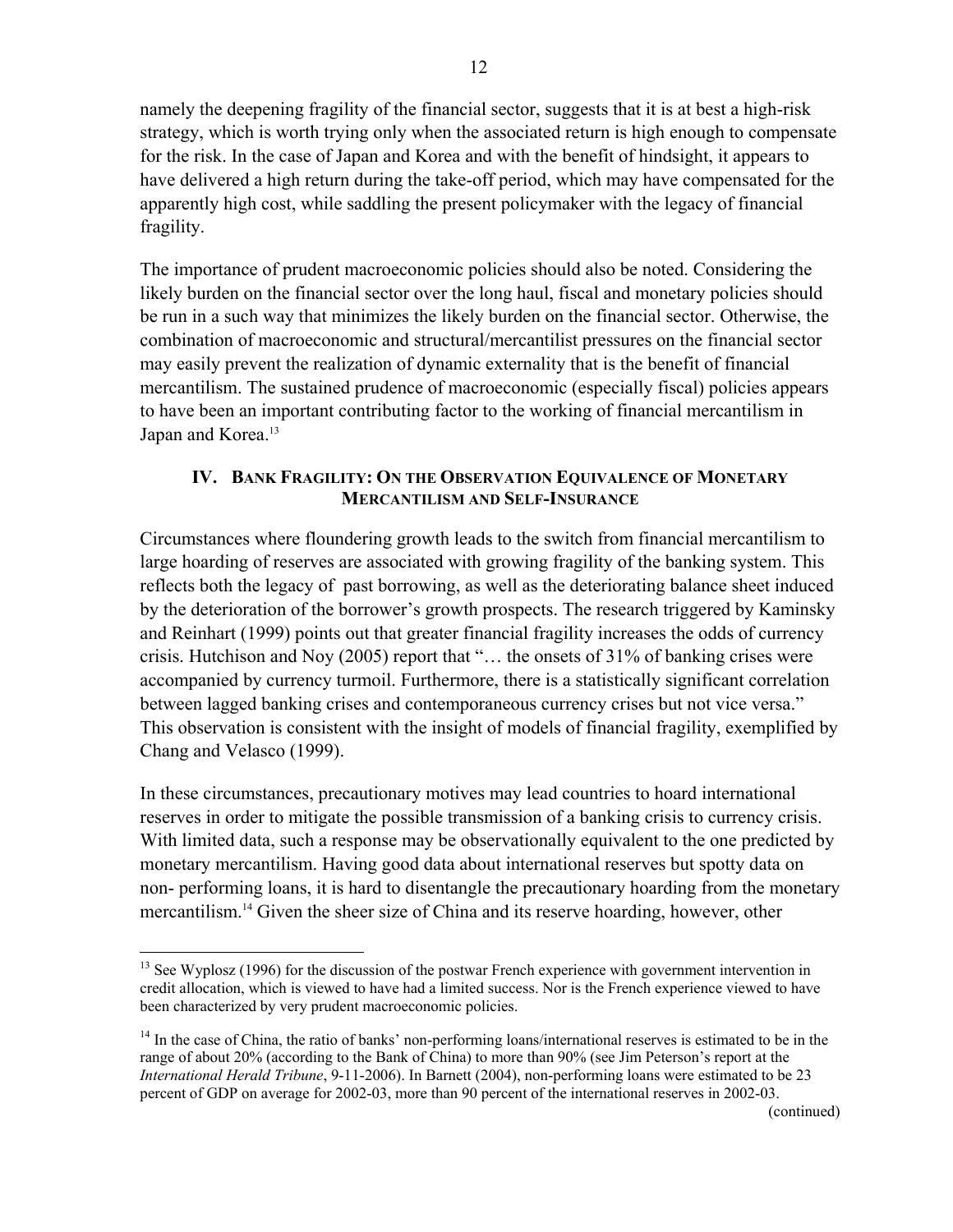countries in the region may be tempted to engage in competitive hoarding in order to mitigate the competitiveness loss in third markets. These interpretations, the merit of which was discussed in Section III.A, are consistent with growing regional interest in the formation of Asian fund (for further discussion on regional funds see Eichengreen, 2006).

China's hoarding of reserves picked up sharply after the Asian crisis. Its foreign exchange rate reserves rose from \$105 billion at the end of 1996 to \$820 billion at the end of 2005 (and to \$950 billion in July 2006). In percent of GDP terms, this amounts to a fivefold increase, similar to that of the Japan and Korea after their respective financial crises. Unlike them, China is accumulating reserves without having gone through a sharp slowdown in economic growth. It can be viewed to be accumulating reserves in anticipation of possible deterioration in the strength of the financial sector. We conjecture that the recent history of Japan and Korea provided evidence encouraging China to adopt a dual strategy of financial mercantilism and rapid hoarding of international reserves (Figure 4). This dual strategy is reinforced by the speed of the Chinese transition from a sleepy giant to a highly open economy (by now its trade openness is more than three times that of Japan). Arguably, as much as China is growing even faster than Korea and Japan in their early years and is going through its take-off process in the era of a highly integrated global financial market, China faces much greater downside risk of social and political instability associated with a crisis than the risk that confronted Korea or Japan. This greater downside risk of recession and financial crisis may explain the Chinese eagerness both to push financial mercantilism and to buffer the downside risk of the growing financial fragility with aggressive reserve hoarding.

The prominence of financial mercantilism is supported by Aizenman and Lee (2005) and by Cheung, Chinn, and Fujii (2006). As discussed earlier, Aizenman and Lee (2005) find that reserves accumulation is more closely associated with precautionary variables—which relate to financial mercantilism—than with variables that capture monetary mercantilism. Nor do we find evidence that China's reserve accumulation was exceptionally larger than those of other countries until 2003 or so, once the effects of standard determinants (population, GDP/capita, trade openness, etc.) are taken into account. After a detailed examination of the price level data for a panel of more than 100 countries, Cheung, Chinn, and Fujii (2006) find that China's currency got substantially undervalued by 2004, in terms of the deviation of the price level from the international trend. However, the measured undervaluation still falls within the two standard-deviation band of the international trend, leading the authors to conclude that there is little evidence of statistically significant real undervaluation of China's currency. Considering the difficulty with statistical inference in these issues, these results do not constitute an irrefutable proof that monetary mercantilism is absent in China, but strongly

 Restructuring of non-performing loans would reduce the ratio from the banks' balance sheet, but would not eliminate the economy-wide burden of them. These numbers indicate a large uncertainty associated with estimating the economy-wide burden of financial weakness, which itself would add to the demand for precautionary hoarding.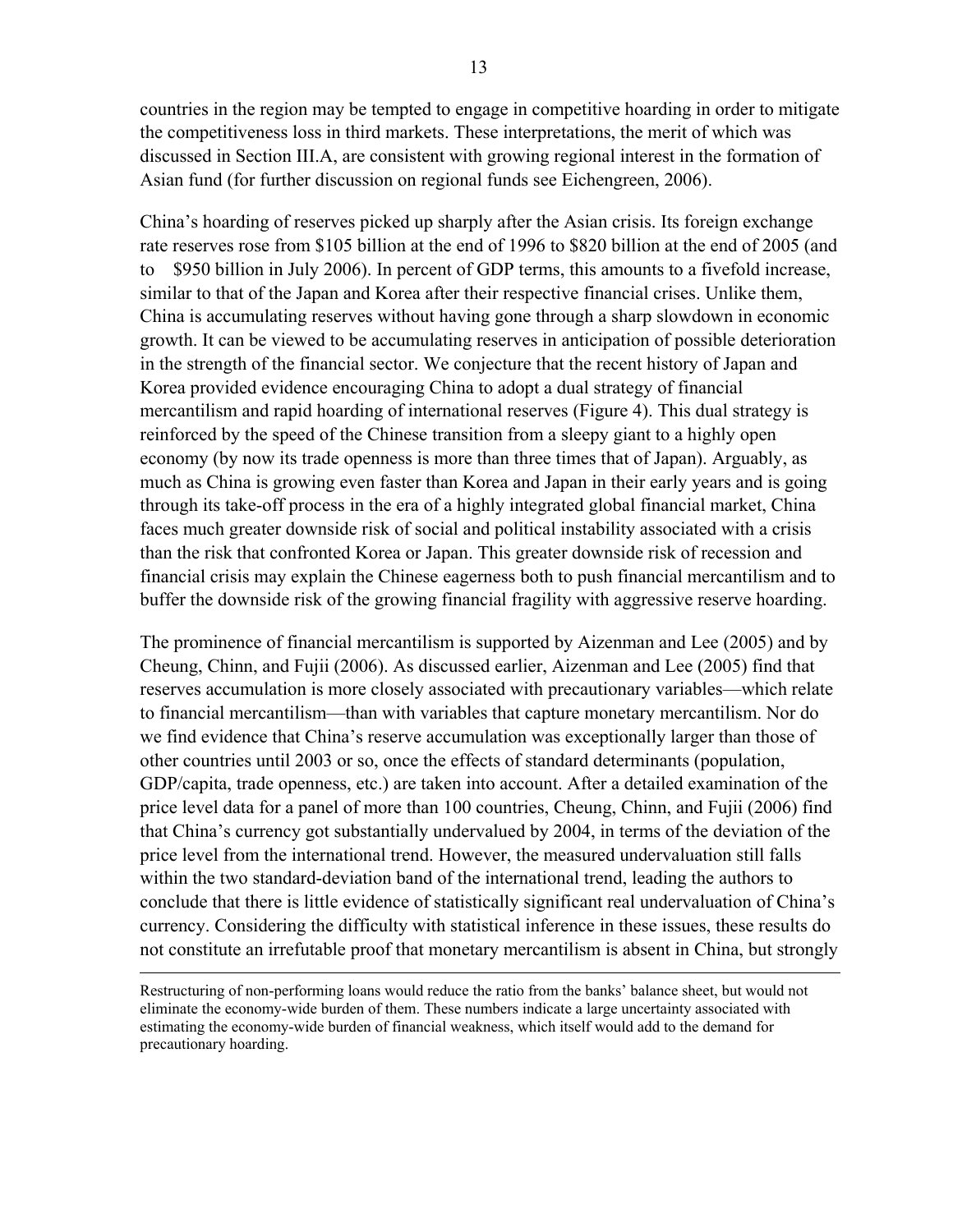suggest that there is more than monetary mercantilism at work behind the rapid accumulation of reserves in China.

As an interpretation of mercantilist tendencies, financial mercantilism is consistent with the apparently slow development of the financial sector in Japan and Korea, as well as in China. When credit is channeled to export sectors with mercantilist intentions, the overall development of the financial sector is in the primary interest of neither the government nor the market. If any, weak development of the arm's-length financial market will leave the savings in the banking system, making it easy for the government to direct credits to targeted sectors. Nor is there an immediate need to improve the credit allocation of the banking system. Financial underdevelopment is not just an unintended outcome of unbalanced development, but also a convenient coincidence which the government and market have no pressing desire to escape.

Moreover, the mercantilist push may lead to "status quo" bias: financial repression would be supported by the key players running the show as long as growth continues. The opposition to financial repression reflects mostly the interests of smaller producers, which tend to be less organized due to the free rider problem, and the inability to identify ex ante the losers from the missing activities that were not financed due to financial repression. This bias may be an example of the incumbent bias against financial development, espoused by Rajan and Zingales (2003).

#### **V. CONCLUSION**

International reserves held by three East Asian countries of China, Japan, and Korea have exceeded 2 trillion dollars by the summer of 2006. The sheer amount of their reserves, combined with their relentless increase, has aroused a strong suspicion of mercantilist intervention. This interpretation, however, harbors its share of difficulty. It would have been no small feat to keep the real exchange rate undervalued by monetary means for the span of a decade. Nor has it been easy to produce conclusive evidence of massive and persistent undervaluation in the real exchange rate of China, which is the prime target of the suspicion.

Drawing on existing studies, we provided a heuristic argument for an alternative understanding of the accumulation of reserves in these countries. If the mercantilist push refers to the growth strategy based on export orientation, Japan and Korea may be viewed to have relied on mercantilist push for much of the years of rapid growth. However, the means of decades-long mercantilist push are better sought in the financial-sector-based instruments, rather than the monetary instruments whose real effects are unlikely to stretch over decades. Financial mercantilism carries a cost, in the form of heightening fragility in the financial sector, which needs to be reckoned with at some stage. The reckoning appears to have come through financial crises, of a purely domestic variety for Japan and of an international variety for Korea. Subsequent to that, the precautionary motive provides a strong impetus for reserve accumulation.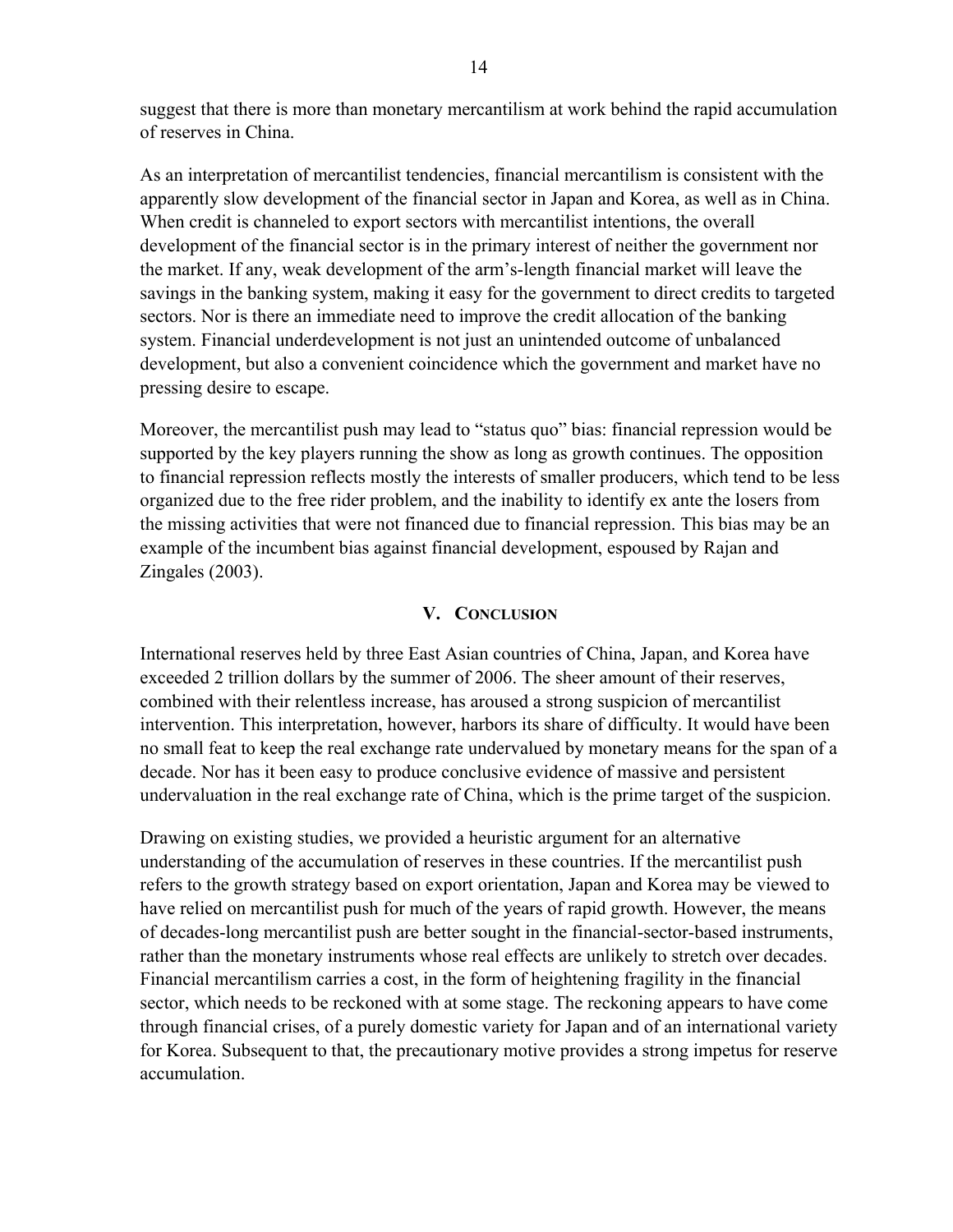Additional stimulus to reserve accumulation could have been provided by the possible competitiveness gain of monetary mercantilism, which reduces the perceived cost of precautionary hoarding of international reserves. Monetary mercantilism, when pursued simultaneously by countries with interdependent trade structures, could result in competitive hoarding. The negative externality can push the reserve hoarding beyond the desired precautionary level. Regional pooling of reserves can be one method to internalize the negative externality of competitive hoarding.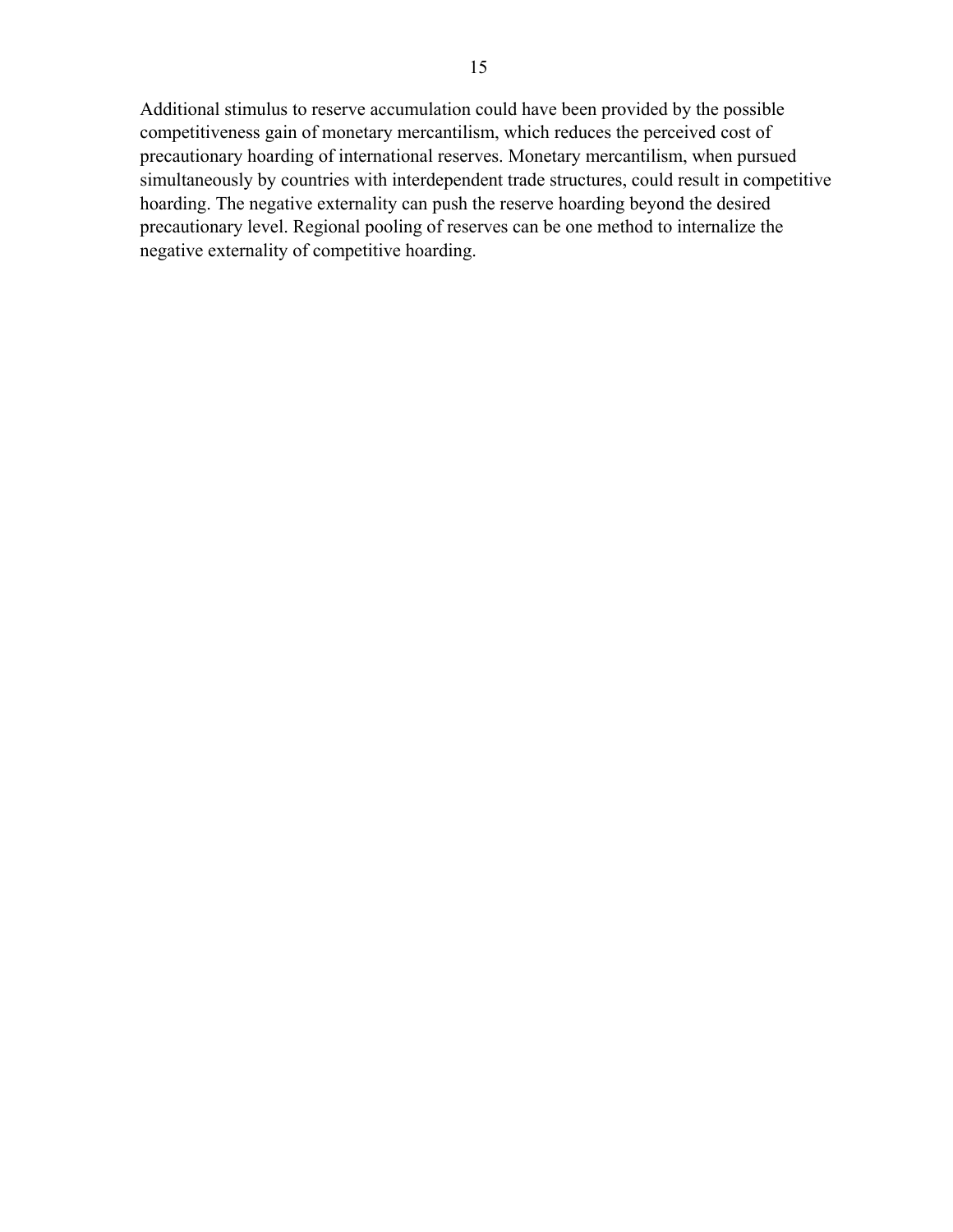#### **Figure 1. Japan and Korea: Foreign Exchange Reserves and Economic Growth**

**Foreign Exchange Reserves in percent of GDP**

Left scale: International Reserve/GDP; Right scale: GDP/Capita Growth Rate



**Foreign Exchange Reserves, relative to the average over the pre-crisis decade**



The lower panel presents the reserves-to-GDP ratios divided again by the ten-year averages of the reserves-to-GDP ratios themselves (1987-1996 for Korea and 1982-1991 for Japan).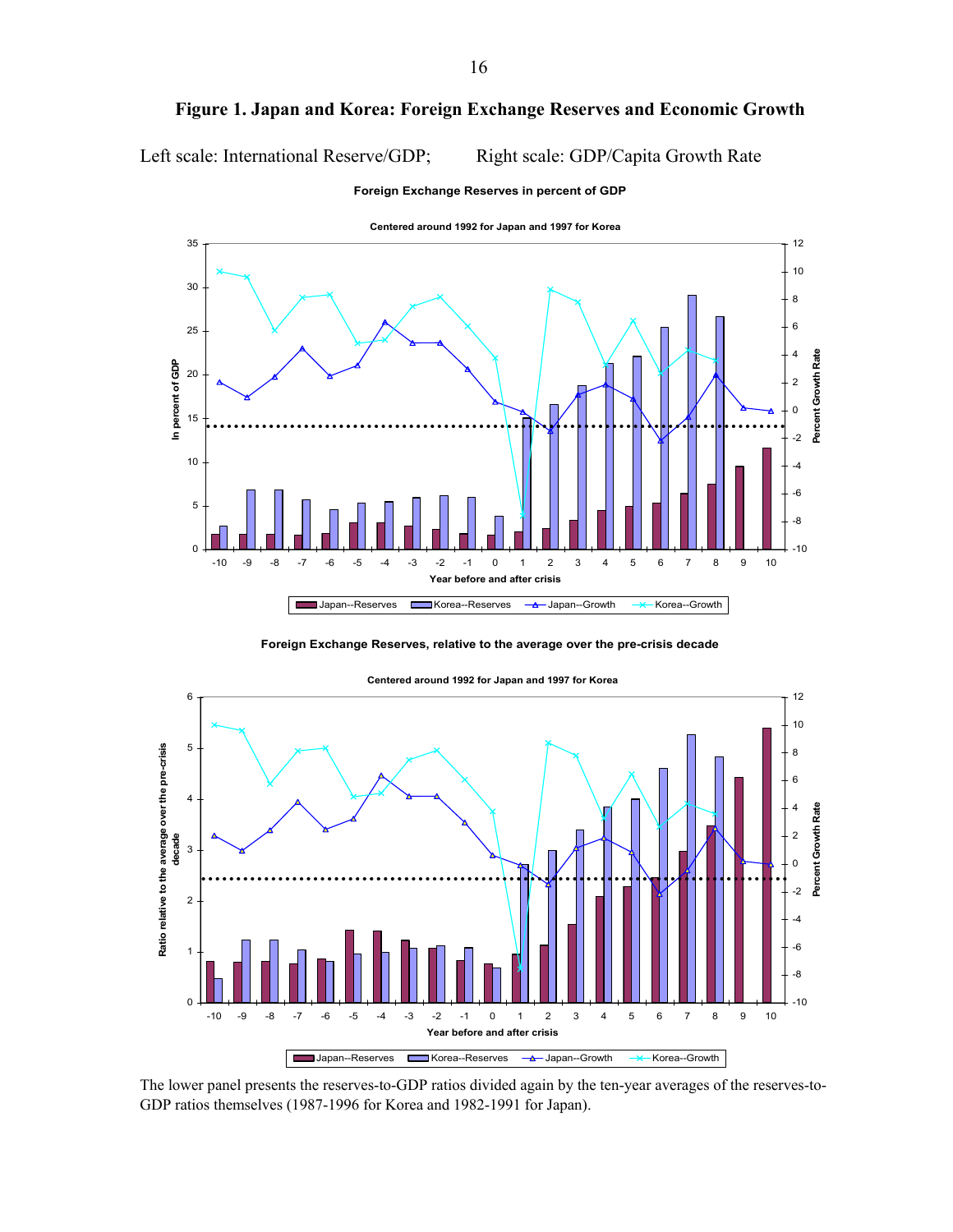



HH and FF are the home and foreign reaction functions, respectively.

Point S is the non-cooperative equilibrium. Point O corresponds to the cooperative outcome. The above plot corresponds to the reaction functions in a symmetric world,  $g = 2$ ,  $b = 10$ .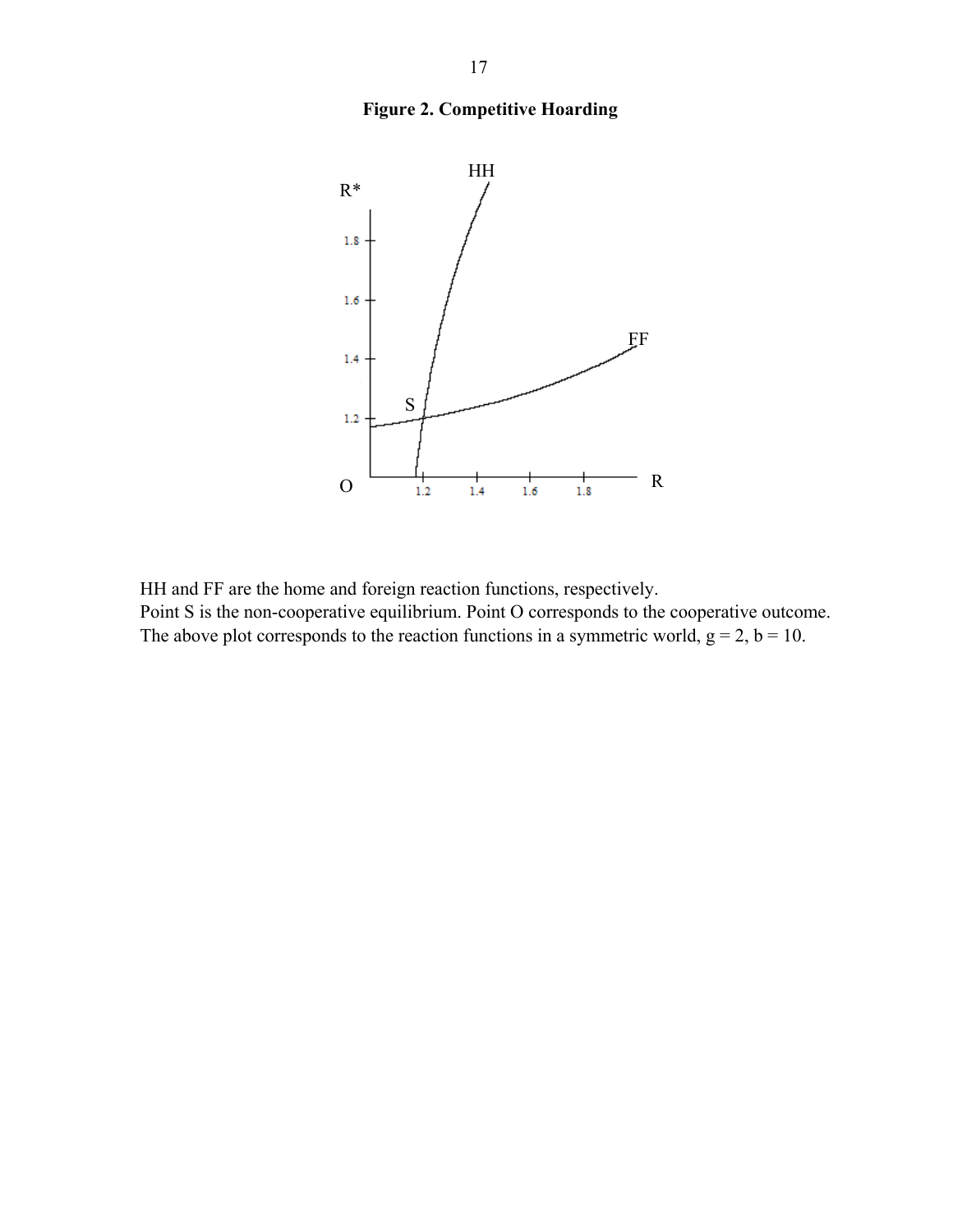

### **Figure 3. History of Current Account Balances in East Asia**

**Current Account Balances**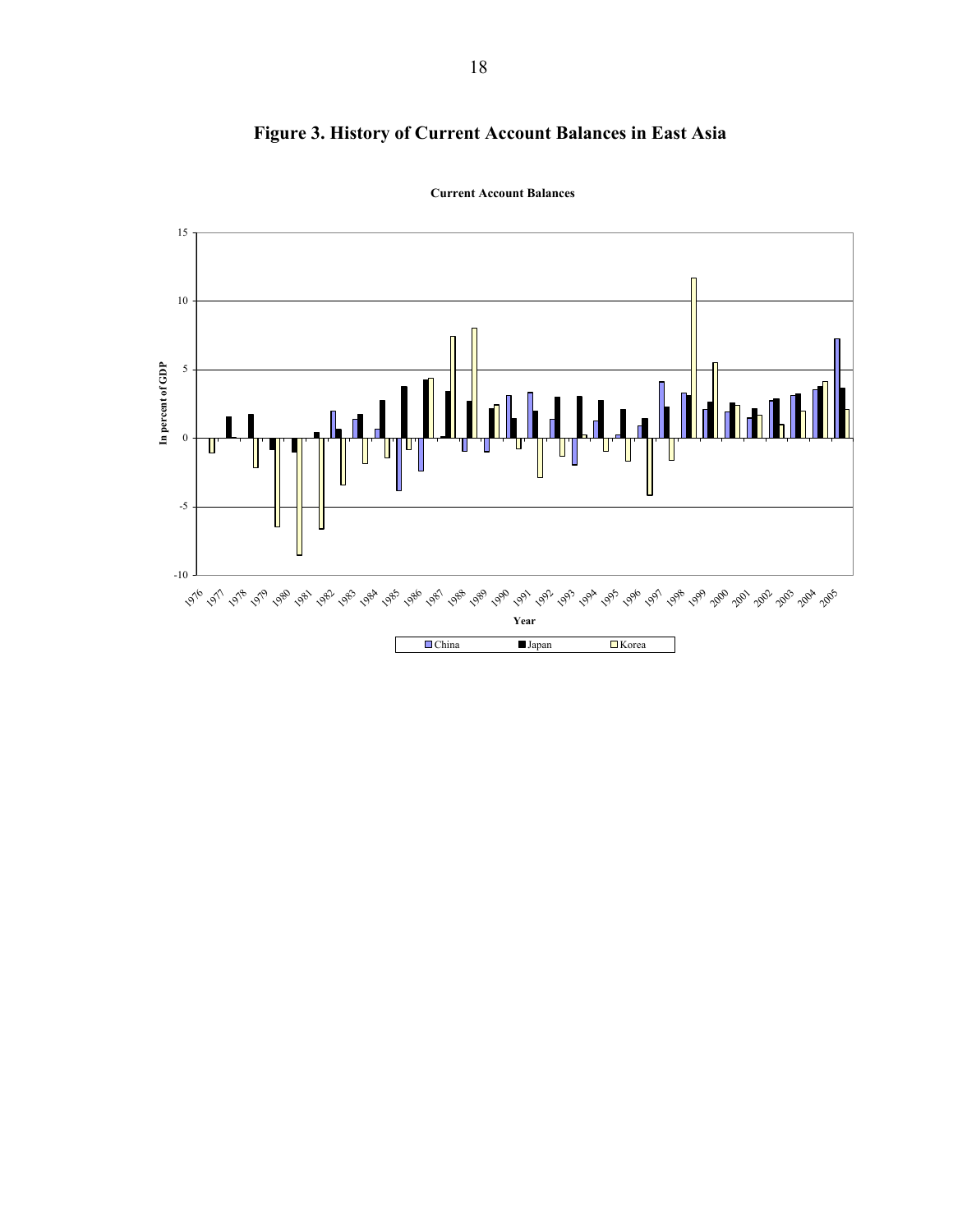#### **Figure 4. China: Foreign Exchange Reserves and Economic Growth**

Left scale: International Reserve/GDP; Right scale: GDP/Capita growth rate



**China: Foreign Exchange Reserves**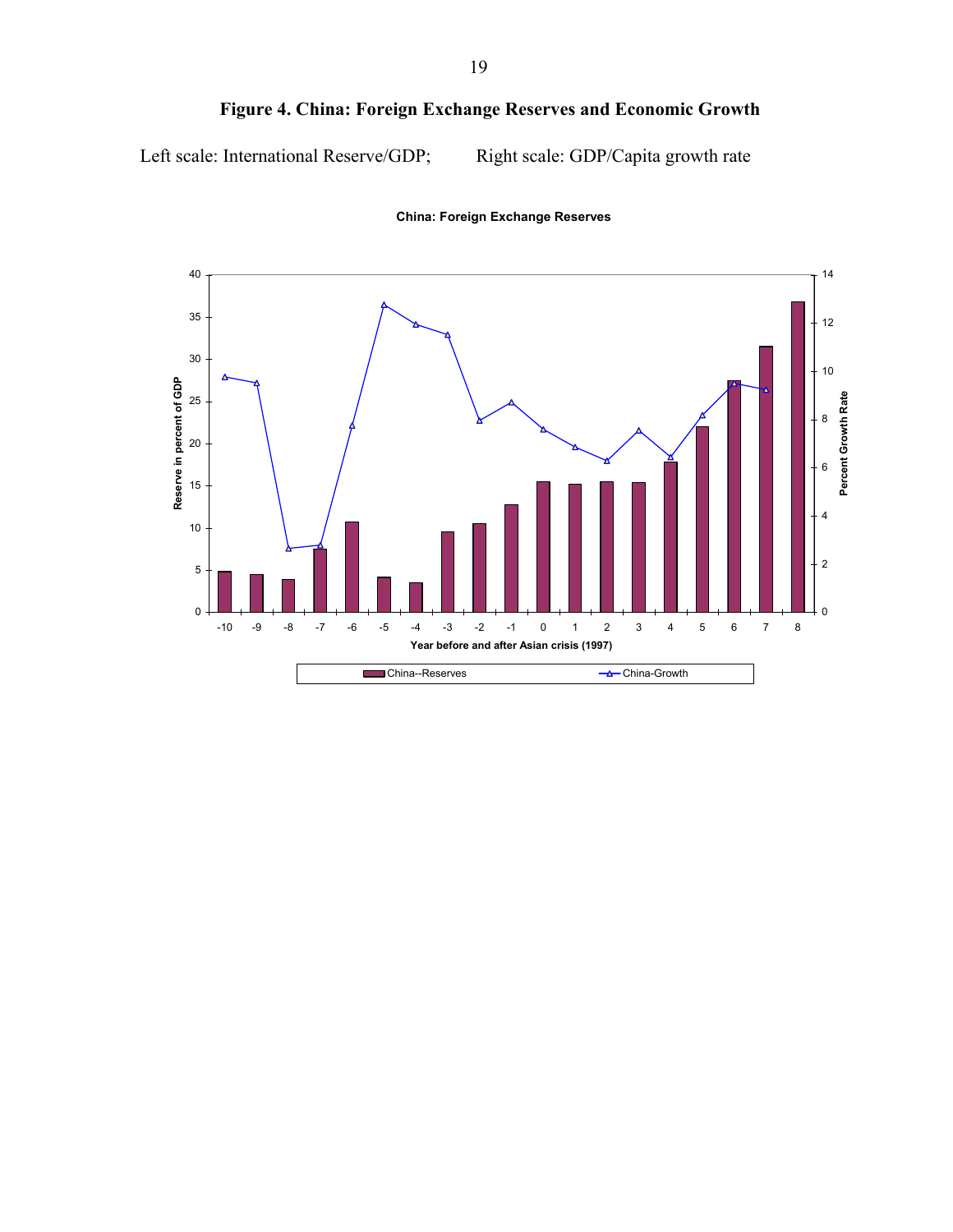#### **REFERENCES**

- Aizenman, Joshua, and Nancy P. Marion, 2003, "The High Demand for International Reserves in the Far East: What's Going On?" *Journal of the Japanese and International Economies,* Vol. 17, pp. 370–400.
	- ———, 2004, "International Reserves Holdings with Sovereign Risk and Costly Tax Collection," *Economic Journal,* Vol. 114, pp. 569–91.
- Aizenman, Joshua, and Jaewoo Lee, 2005, "International Reserves: Precautionary versus Mercantilist Views, Theory and Evidence," NBER Working Paper No. 11366 (Cambridge, Massachusetts: National Bureau of Economics Research).
- Amsden, Alice H., 1989, *Asia's Next Giant: South Korea and Late Industrialization*, (New York: Oxford University Press).
- Barnett, Steven, 2004, "Banking Sector Developments," in *China's Growth and Intergration into the World Economy*, edited by Eswar Prasad, IMF Occasional Paper No. 232 (Washington: International Monetary Fund), pp. 43–50.
- Ben-Bassat, Avraham, and Daniel Gottlieb, 1992, "Optimal International Reserves and Sovereign Risk," *Journal of International Economics,* Vol. 33, pp. 345–62.
- Caballero, Ricardo, and Stavros Panageas, 2004, "A Quantitative Model of Sudden Stops and Liquidity Management," (unpublished; Cambridge, Massachusetts: MIT).
- Caballero, Ricardo, Emmanuel Farhi, and Pierre-Olivier Gourinchas, 2005, "An Equilibrium Model of Global Imbalances and Low Interest Rates," (unpublished; Cambridge, Massachusetts: MIT).
- Chang, Roberto, and Andres Velasco, 1999, "Liquidity Crisis in Emerging Markets: Theory and Policy," NBER/Macroeconomics Annual, pp. 11-57.
- Cheung, Yin-Wong, Menzie D. Chinn, and Eiji Fujii, 2006, "The Overvaluation of Renminbi Undervaluation," (unpublished; Santa Cruz, California: UCSC).
- Doi, Takero, and Takeo Hoshi, 2002, "FILP: How Much Has Been Lost? How Much More Will Be Lost?" (unpublished; Sand Diego, California: USSD).
- Dooley P. Michael, David Folkerts-Landau, and Peter Garber, 2005,"International Financial Stability," (unpublished; London, U.K.: Deutsche Bank). This is a manuscript with all their papers, at http://econ.ucsc.edu/~mpd/Int%20Fin%20Stab.pdf.
- Eichengreen, Barry, 2006, "Insurance Underwriter or Financial Development Fund: What Role for Reserve Pooling in Latin America?" NBER Working Paper No. 12451 (Cambridge, Massachusetts: National Bureau of Economics Research).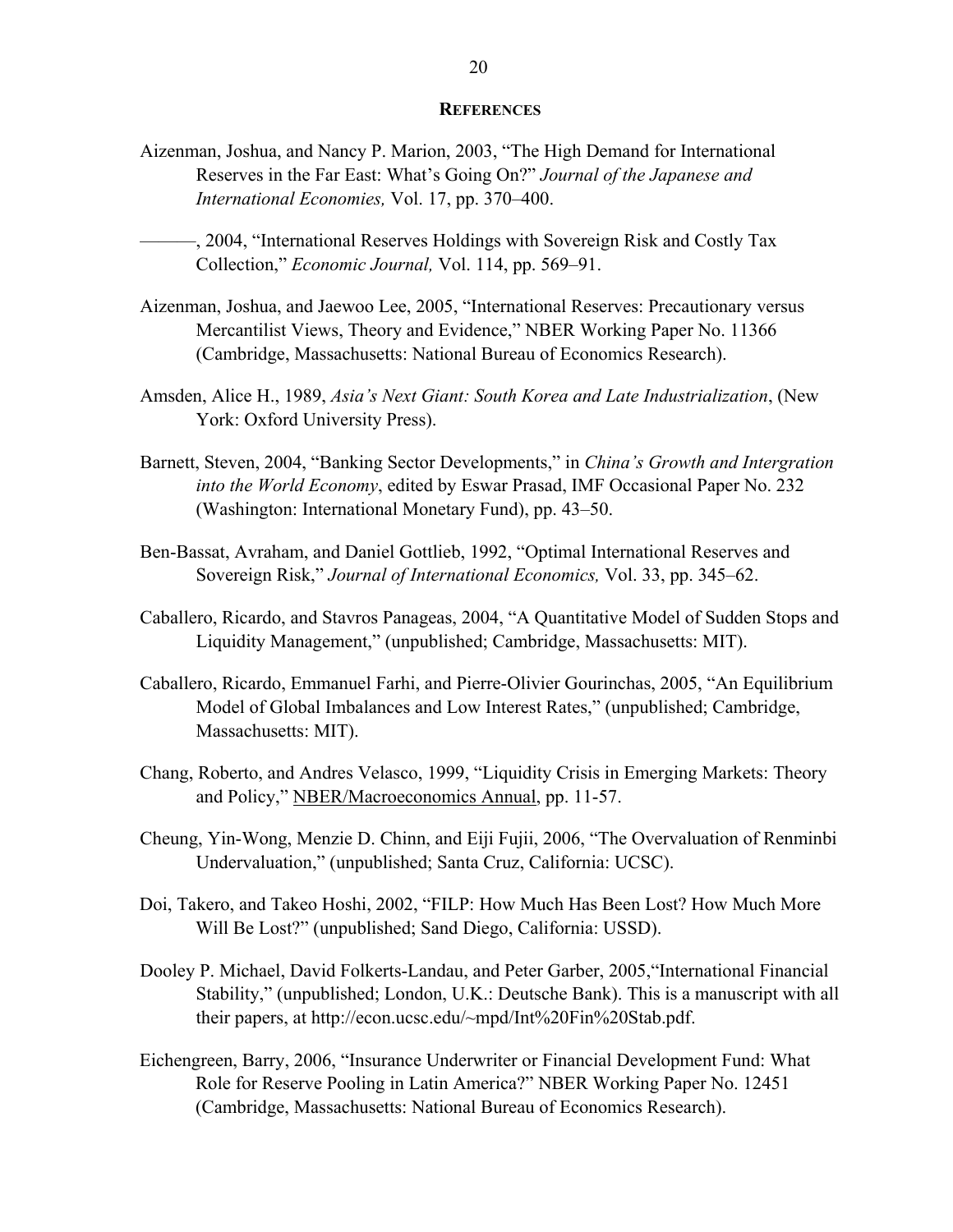- Fundenberg, D., and J. Tirole, 1983, "Learning by Doing and Market Performance," *Journal of Economics*, Vol. 14, pp. 522–30.
- Garcia, Pablo, and Claudio Soto, 2004, "Large Holdings of International Reserves: Are They Worth It?" Central Bank of Chile, Working Papers No. 299 (Santiago).
- Hutchison, M., Michael, and Ilan Noy, 2005, "How Bad Are Twins? Output Costs of Currency and Banking Crises," *Journal of Money, Credit, and Banking*, Vol. 37, No. 4, pp.725-52.
- Imbs, Jean, and Paolo Mauro, 2006, "Pooling Countries" (unpublished; Washington: International Monetary Fund).
- Iwamoto, Yasushi, 2002, "The Fiscal Investment and Loan Program in Transition" (unpublished; Tokyo: Hitotsubashi University).
- Jeanne, Olivier, and Romain Ranciere, 2005, "The Optimal Level of International Reserves for Emerging Market Economies: Formulas and Applications," IMF Research Department (unpublished; Washington: International Monetary Fund).
- Kaminsky, Graciela L., and Carmen M. Reinhart, 1999, "The Twin Crises: The Causes of Banking and Balance-of-Payments Problems," *American Economic Review*; Vol. 89 No.3, pp. 473-500.
- Kim, Kihwan, and Danny Leipziger, 1993, "Korea: A Case of Government Led Development," World Bank Country Study (Washington: World Bank).
- Krueger, Russell, 2002, "International Standards for Impairment and Provisions and Their Implications for Financial Soundness Indicators (FSIs)" (unpublished; Washington: International Monetary Fund).
- Krugman, Paul, 1987, "The Narrow Moving Band, the Dutch Disease, and the Competitive Consequences of Mrs. Thatcher: Notes on Trade in the Presence of Dynamic Scale Economies," *Journal of Development Economics,* Vol. 27, pp. 41–55.
- Leahy, Dermot, and Peter Neary, 1999, "Learning by Doing, Precommitment and Infant-Industry Promotion," *Review of Economic Studies*, Vol. 12, No.3, pp. 435-40.
- Lee, Jaewoo, 1996, "Financial Development by Learning," *Journal of Development Economics,* Vol. 50, pp. 147–64.

———, 2004, "Insurance Value of International Reserves," IMF Working Paper No. 04/175 (Washington: International Monetary Fund).

McCauley, Robert, 2005, "Distinguishing Global Dollar Reserves from Official Holdings in the United States," BIS Quarterly Review, September, pp. 57–72.